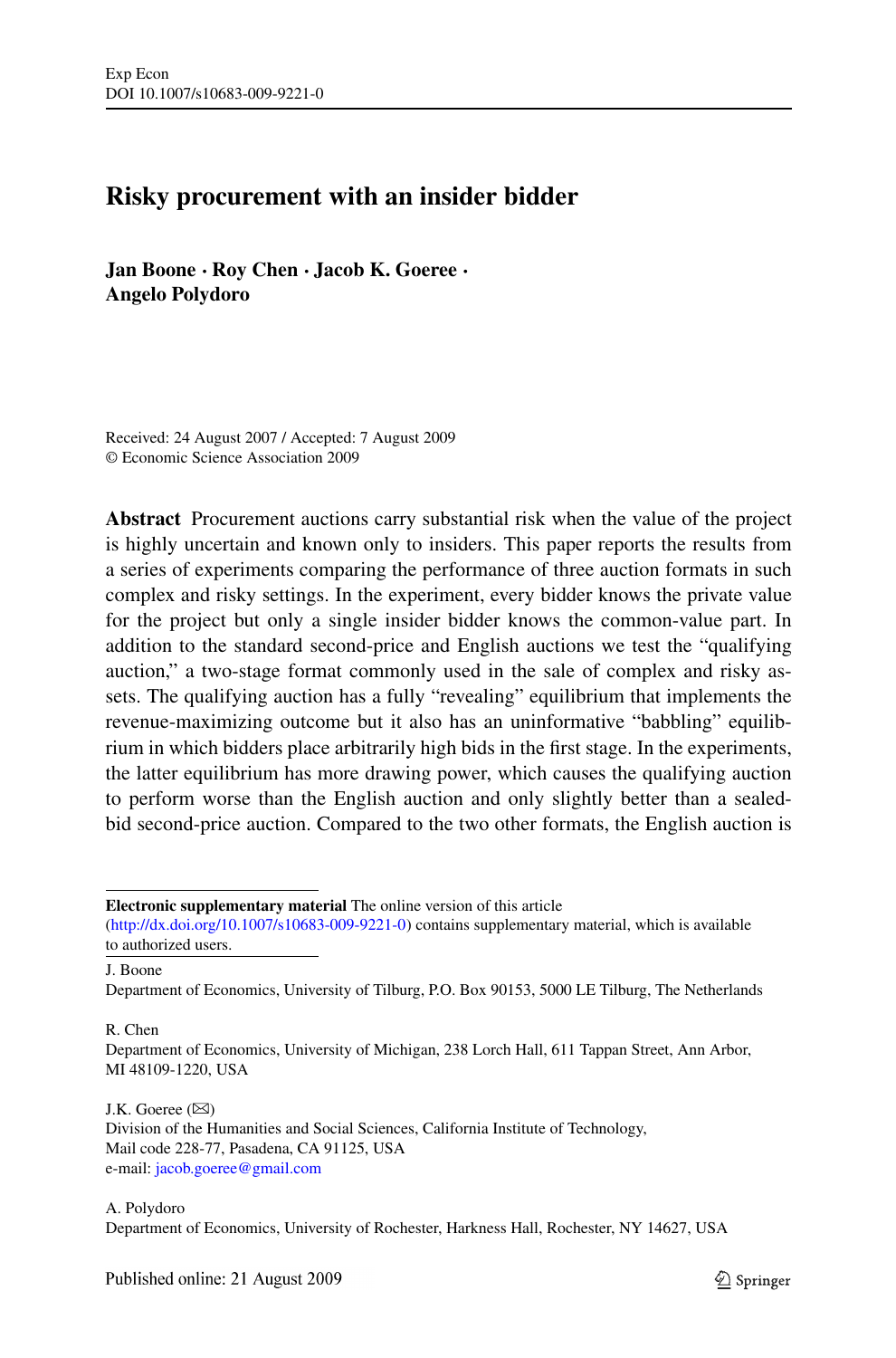roughly 40% more efficient, yields 50% more revenues, avoids windfall profits for the insider, while protecting uninformed bidders from losses.

**Keywords** Risky procurement · Experiments

**JEL Classification** C92 · D44

## **1 Introduction**

Procurement can be a risky activity, which sometimes goes spectacularly wrong. For instance, the supersonic passenger jet Concorde may never have generated a positive yearly profit for either British Airways or Air France, and, clearly, the net value of the project has been negative.<sup>1</sup> Similarly, the Channel Tunnel between England and France "took a year longer to build than planned and cost twice the forecasted budget, so that by the time it was finished in 1994, ten billion pound had been sunk into a magnificent hole in the ground," (Murray [2004](#page-19-0)). The British Tourist Authority originally estimated that "In the first full year of operation, between 26 million and 29 million passengers will use the tunnel." Ten years later, the figure has yet to reach seven million. Richard Shirrefs, a former chief executive of Eurotunnel, acknowledged that "without a doubt, the Channel Tunnel would not have been built if we had known about these problems" (see The Economist [2004\)](#page-19-0). While these mishaps may have been caused by political considerations clouding economic judgement, it seems likely that the enormous uncertainty about the project's value played a crucial role.

In procurement settings, potential contractors often differ in their costs of carrying out the project but a significant part of its (unknown) value is common to all. This type of common-value uncertainty introduces considerable strategic complexity as bidders have to worry about the "winner's curse," especially when some bidders are better informed than others. For example, when contractors bid for a house renovation, some may take careful pictures and measurements of the foundation while others more or less rely on experience and intuition. For large projects such as highway construction, some companies may be better informed if they recently completed similar projects. The importance of information asymmetries in procurement setting is further illustrated by procurement integrity restrictions that try to prevent government employees from creating information advantages for some bidders. Punishments of up to 5 years imprisonment illustrate both the incentive and the damage from such informational advantages.2

Good procurement design should aim to mitigate potential winner's curse problems, which otherwise lead to low revenues if bidders (over)compensate for the common-value uncertainty or result in bankruptcies if they don't. While the latter scenario may entail high procurement revenues in the short run it will ultimately hurt the industry and adversely affect future procurement. The long-run consequences of poor auction design are illustrated by the procurement of large infrastructure projects

<sup>1</sup>See, for instance, [http://www.concordesst.com/latestnews\\_03\\_2.html](http://www.concordesst.com/latestnews_03_2.html).

<sup>2</sup>See, for instance, <http://www.cdc.gov/od/foia/policies/pir.htm>.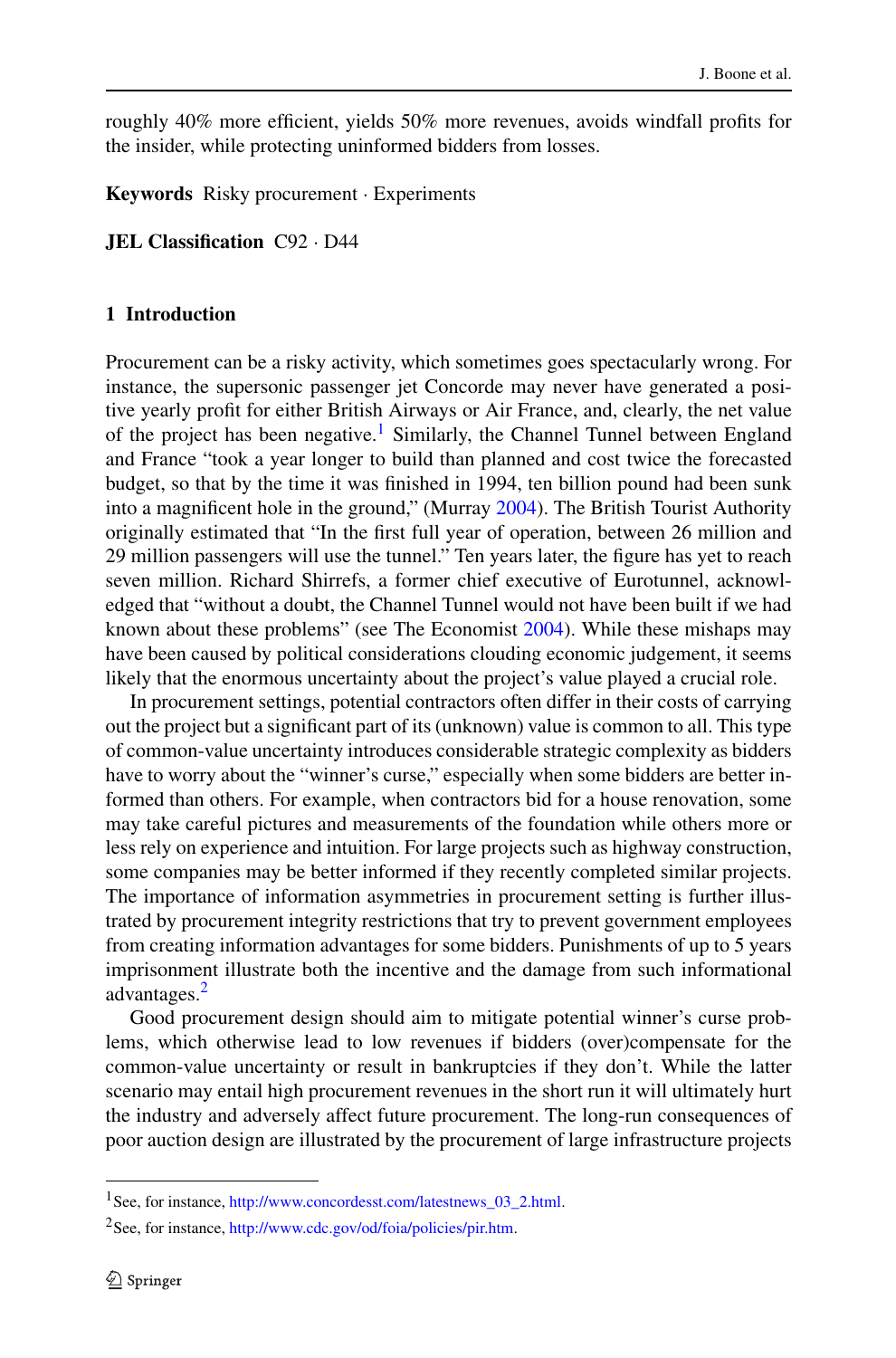in the Netherlands in the eighties and nineties (such as the Schiphol tunnel that was built to allow railway access to the national airport). The Dutch construction sector has been plagued by a cartel pervasive enough for the Dutch Parliament to start an inquiry. Presumably, the main reason for running a cartel is to be able to coordinate on high prices. However, firms testified that the bidding ring was used mainly to reduce the uncertainty associated with carrying out the project. The workings of the cartel provide some credence to their claims. Prior to the official procurement organized by the government, firms met in the proverbial "smoke filled room." Each firm would write its planned bid on a piece of paper, fold it, and put it under an ashtray. Then the project was discussed. If during these discussions a firm realized its engineers had overlooked a construction problem, it would remove its bid from under the ashtray.<sup>3</sup> (One firm recalls removing its bid from under the ashtray when it realized that the construction of a bridge required six pillars, one more than its bid accounted for.) After the discussion phase, all remaining bids were revealed. The lowest bidder would be selected to participate in the actual procurement auction with a marked up bid, and if this bidder won the project the mark up would be used to compensate other ring members. We do not suggest that information sharing (rather than price collusion) was the main motive for participating in the cartel, but many firms complained that (without the cartel) the sealed-bid procurement used by the Dutch government was "too competitive" and "almost surely resulted in a winner's curse." In this paper, we test with an experiment whether other procurement formats better protect bidders from the adverse effects of asymmetric common-value information.

Another situation with substantial common value risk occurs when public assets are privatized and a single "insider" bidder (e.g. a state-owned firm's incumbent management) is better informed about the asset's common value. Interestingly, the World Bank's "practitioners' guide" to privatization promotes a two-stage format where in the first stage, *non-binding* expressions of interest are received from potential buyers. Based on these expressions of interest and a review of the financial capacity of potential bidders a short list of potential buyers is selected. These bidders then move to the second stage of the process, which consists of a more traditional auction with binding bids, see Welch and Frémont ([1998,](#page-19-0) p. 32) for more details. Boone and Goeree [\(2009](#page-19-0)) analyze the following variant: all bidders make non-binding bids in the first stage after which all but the lowest first-stage bidder qualify for the second stage, in which a second-price auction is used. They show this "qualifying" auction greatly alleviates winner's curse problems. In fact, there exists a full-revelation equilibrium of the qualifying auction that implements the revenue-maximizing outcome. This equilibrium, however, is not unique. There also exists an uninformative equilibrium where all bidders bid the highest possible amount in the first stage to ensure their participation in the second stage.

Which equilibrium of the qualifying auction is more likely to be selected is an empirical question, which we address using a controlled laboratory experiment. In

<sup>&</sup>lt;sup>3</sup>There is an incentive for firms to distort their information and present a more pessimistic view about the project's value in an attempt to scare others from taking on the project. However, the cartel met repeatedly and cheating would certainly be punished in future encounters.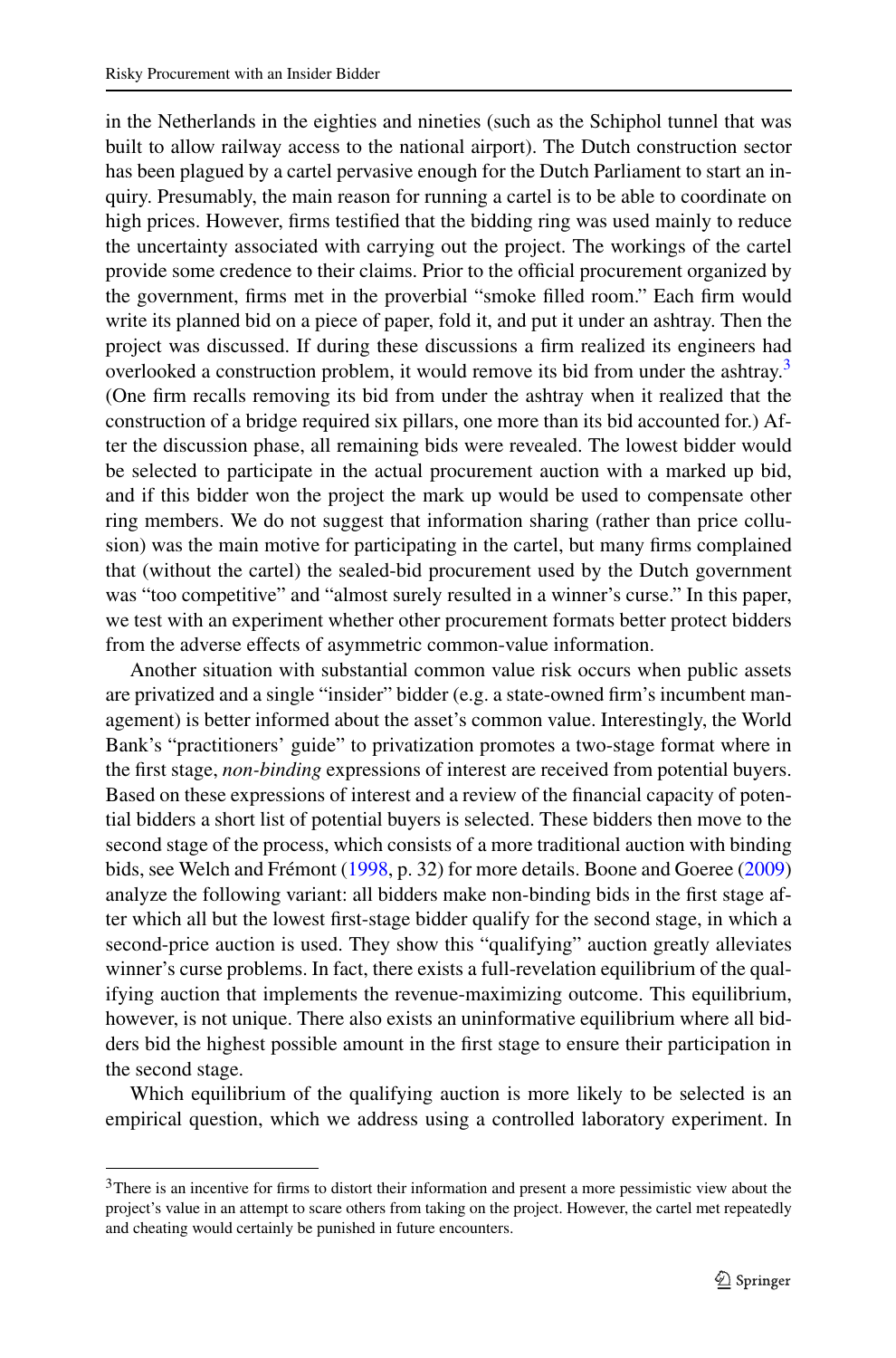| Treatment    | Group Size | # of Groups | Private Values        | Common Values |
|--------------|------------|-------------|-----------------------|---------------|
| English      | 4          | 10          | U[60,100]             | $\{-50,50\}$  |
| Second-Price | 4          | 10          | U <sub>[60,100]</sub> | $\{-50, 50\}$ |
| Qualifying   | 4          | 10          | U[60,100]             | $\{-50, 50\}$ |

<span id="page-3-0"></span>**Table 1** Experimental design

addition, we compare the performance of the qualifying auction to that of the second price and English auctions. We find that the winner's curse has dramatic consequences for the sealed-bid second-price format: efficiency and revenue are low and uninformed bidders lose money on average. The English auction is far superior: efficiency is high (close to 90%) as are revenues, leaving modest but positive earnings for informed and uninformed bidders. The qualifying auction performs better than the second-price auction but not nearly as well as the English auction mainly because the uninformative equilibrium is observed more frequently in the data.

Kagel et al. [\(2008](#page-19-0)) report results from a related study in which they experimentally test Ye's ([2007\)](#page-19-0) model for the qualifying auction. In Ye's approach, firm's have to decide whether to incur high (due diligence) costs to find out the value of a risky asset (such as an electricity plant). If firms have only a small chance of winning the asset they would not want to invest substantial sums of money to learn its common value. Ye [\(2007](#page-19-0)) therefore assumes that the first stage of the process is used to reduce the number of participants to such an extent that it becomes profitable for firms to invest in due diligence. His main result is that efficient entry cannot be guaranteed by a qualifying auction while there exist other mechanisms that can. Contrary to theoretical predictions, however, the experimental analysis in Kagel et al. ([2008\)](#page-19-0) shows that the efficiency performance of the qualifying auction is actually *not* worse than that of the alternative procedures. The main difference with our framework is that Ye assumes bidders are symmetric and entry into the second stage is costly, we consider free entry but assume that one bidder (the insider) is informed.

The experimental design and procedures are discussed in Sect. 2. Section [3](#page-5-0) provides theoretical background and predictions. Aggregate results are presented in Sects. [4](#page-8-0) and [5](#page-13-0) discusses individual bid data. Section [6](#page-15-0) concludes.

#### **2 Experimental design and procedures**

We ran twelve computerized experiments each consisting of 20 auction periods, see Table 1.<sup>4</sup> The sales format was either an English auction, a qualifying auction, or a second-price auction. In each of the three treatments, there were 40 subjects, divided into 10 groups of 4 subjects. Subjects' values for the (single) asset were equal to a private value plus a (common value) bonus. The private values were iid draws from a uniform distribution on [60,100] and the bonus was either 50 or −50, with equal probability. In each group there were two types of bidders: 1 *informed* bidder and

<sup>&</sup>lt;sup>4</sup>The experiments were programmed in z-Tree (Fischbacher [2007\)](#page-19-0).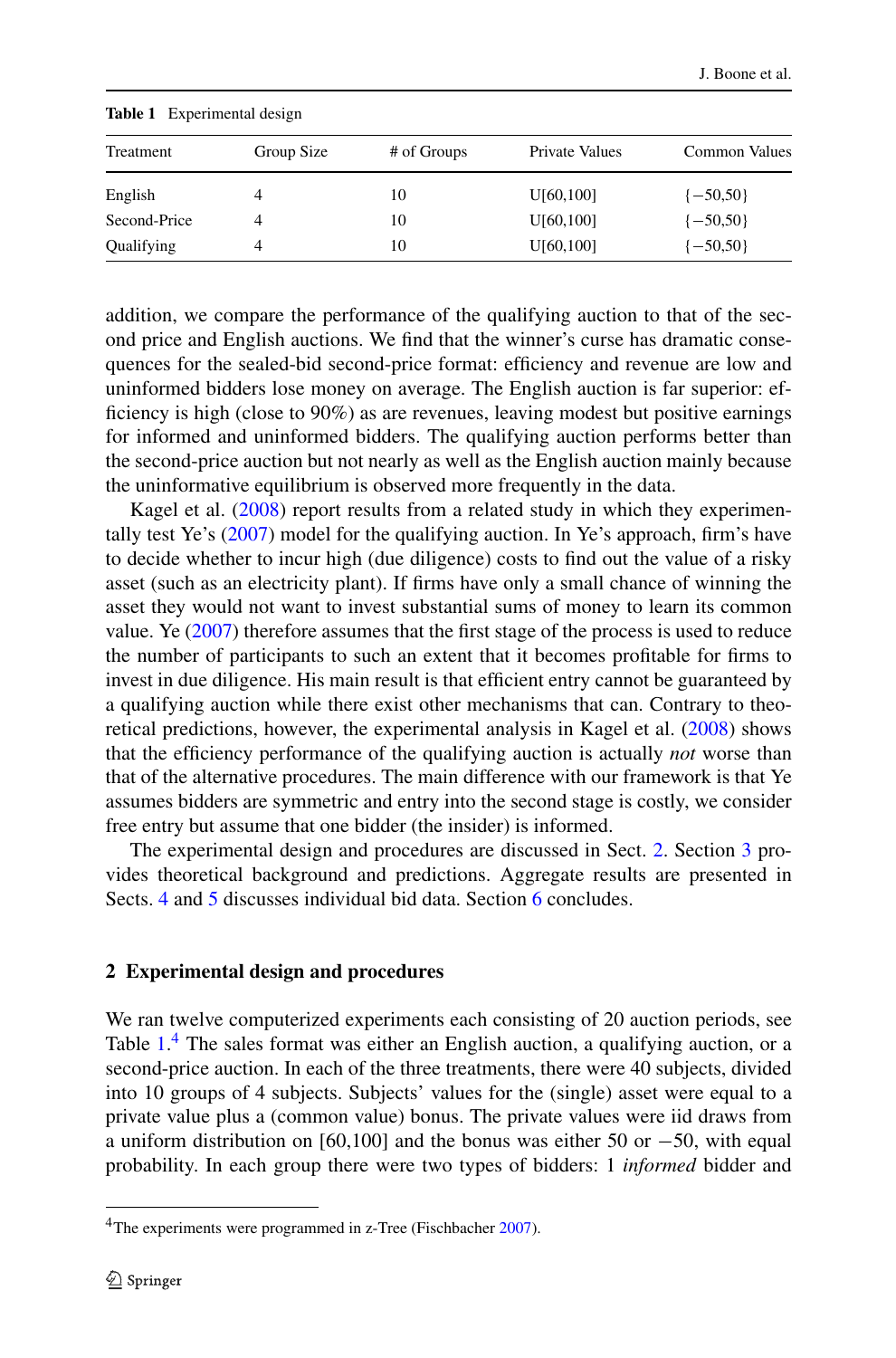3 *uninformed* bidders. All bidders knew their private values but only the informed bidder knew the group's bonus. In each period, the informed bidder was randomly picked, i.e. every subject had an equal chance of being informed.

In the English auction the price starts at 0 points and rises at a speed of 1 point every 0.5 seconds. Bidders' screens display the rising price level, whether the informed bidder was active, and how many uninformed bidders were active. At the start of the auction all bidders were presumed to be active but as price levels rose they could push a "drop out" button to indicate they were no longer active. After a bidder dropped out, the price clock would be paused for 10 seconds to give remaining bidders the chance to digest the information. During these 10 seconds no one could drop out. The final remaining bidder in a group received the private value plus the bonus and had to pay the final displayed price. If all remaining bidders dropped out at the same price level, or if the price level reached 200 points, then the winner was picked at random from the set of active bidders.

In the second-price auction all four bidders place bids between 0 and 200 points. The highest bidder receives the private value plus the bonus and pays the secondhighest bid. In all cases, ties are resolved at random.

Finally, the qualifying auction consists of two stages. In the first stage, all four bidders place non-binding bids. Within each group, the lowest bidder cannot participate in the second stage, which consists of a standard sealed-bid second-price auction. Before bidding in the second stage, the three qualifying bidders are told the lowest first-stage bid, and whether this bid was placed by the informed or an uninformed bidder. Bids may be any integer between 0 and 200 points in either stage. The high bidder in the second stage receives the private value plus the bonus and pays the second-highest bid of the second stage.

The methods used to determine the values and types of the subjects, as well as the auction rules, were explained with instructions presented before each experiment. These instructions were projected on a screen and read aloud so that they would be common knowledge. At the beginning of the experiments, each subject received 50 points to which their earnings in each of the 20 auctions were added. At the end of the experiment, subjects were paid \$1 for every 5 points (plus a show-up fee of \$5). Bidders whose cumulative profits were negative at the end of the experiment received only the show-up fee. Data from groups in which one or more bidders went bankrupt are not used in the analysis reported below. For statistical purposes, the private values, common values, groups and types for each bidder in each period were randomly drawn before the experiments, and reused for each of the three treatments. Also, the composition of the groups stayed the same during the experiments.

Before the experiment started, subjects were asked to fill out a questionnaire to make sure they understood how their profits were determined. In this questionnaire, the subjects were given a set of random bids and a private value (determined by the roll of two dice), and then given the outcome of the auction (you won/you lost) and the common value for their group. They were then asked to calculate their own profits with these values. The numbers used for the questionnaire were chosen so they would not be in the range of numbers the subjects would see in the experiment, to emphasize that this was just to practice payoff calculations. All experiments were conducted at the Social Science Experimental Laboratory (SSEL) at Caltech.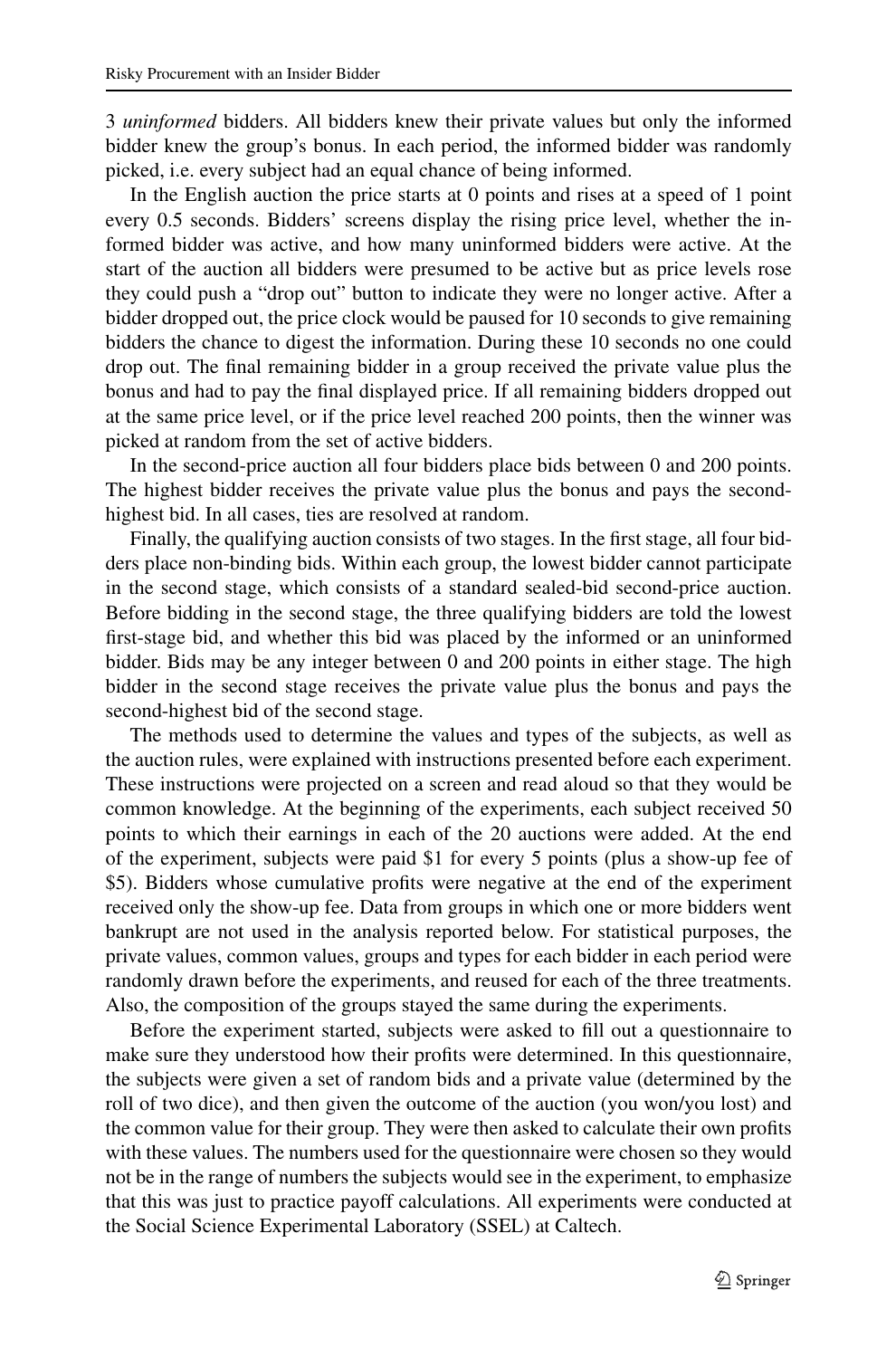## <span id="page-5-0"></span>**3 Theoretical predictions**

In this section, we discuss the equilibrium strategies for the informed and uninformed bidders for the three auction formats used in the experiment. Proofs of the lemmas below can be found in Boone and Goeree ([2009](#page-19-0)) and the [Appendix](#page-17-0).

## 3.1 English auction

The following lemma characterizes equilibrium outcomes of the English auction.<sup>5</sup> Here  $b_I(s_I|\vartheta)$  denotes the insider's bidding function, which depends only on the insider's information. An uninformed bidder's bidding function,  $b_U^S(v_U|\vec{p})$ , depends on the set of other bidders that are still active  $(S)$  and on the prices  $(\vec{p})$  at which non-active bidders have dropped out.

**Lemma 1** *The informed bidder drops out at*  $b_I(v_I|\vartheta) = v_I + \vartheta$  *where*  $\vartheta = \pm 50$ *.* 

- (i) When all bidders are active, *uninformed bidders drop out at*  $b_U^{[I,U,U]}(v_U)$  =  $v_{U}$  – 50.
- (ii) When another uninformed bidder has dropped out at price  $p_U^1$ , the remaining *uninformed bidders drop out at*

$$
b_U^{\{I,U\}}(v_U|p_U^1) = \begin{cases} v_U - 50 & \text{if } 60 \le v_U < v_U^1 \\ v_U - 50 + \sqrt[3]{120((v_U - 80)^2 - (v_U^1 - 80)^2)} \\ & \text{if } v_U^1 \le v_U < v_U^2 \\ v_U + 50 & \text{if } v_U^2 \le v_U \le 100 \end{cases}
$$

*where*  $v_U^1$  = max(80,  $p_U^1$  + 50) *and*  $v_U^2$  = 60 +  $\sqrt[3]{120(v_U^1 - 80)^2 + 16000}$ .

(iii) When two other uninformed bidders have dropped out at prices  $p_U^1 \leq p_U^2$ , the *remaining uninformed bidder drops out at*

$$
b_U^{\{I\}}(v_U|p_U^1, p_U^2) = \begin{cases} v_U - 50 & \text{if } v_U < v_U^3\\ v_U + 50 & \text{if } v_U \ge v_U^3 \end{cases}
$$

*where*

$$
v_U^3 = \begin{cases} 80 & \text{if } p_U^2 < 30\\ p_U^2 + 10 + \sqrt{80(50 - p_U^2)} & \text{if } 30 \le p_U^2 < 50\\ 60 & \text{if } p_U^2 \ge 50 \end{cases}
$$

(iv) *When the insider drops out at price pI* , *uninformed bidders drop out at*  $b_U^S(v_U|p_I) = p_I + \max(0, v_U - v_I)$  for  $S = \{U\}, \{U, U\},$  and  $\{U, U, U\}$ , where *vI solves*  $p_I = b_I(v_I|\vartheta)$  *for*  $\vartheta = \pm 50$ .

<sup>&</sup>lt;sup>5</sup>Hernando-Veciana [\(2004](#page-19-0)) and Hernando-Veciana and Tröge ([2004\)](#page-19-0) cover the simpler case of two bidders.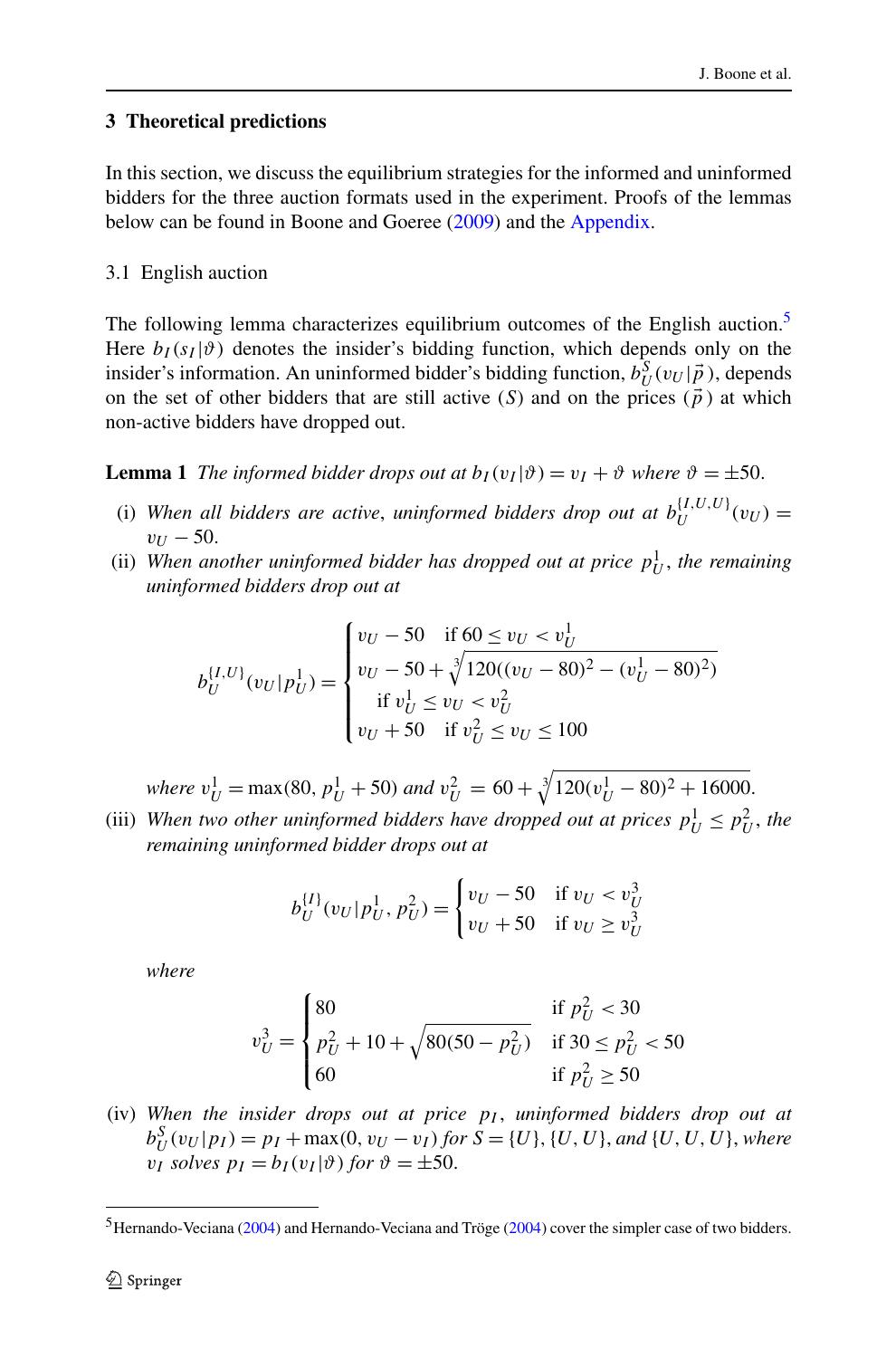To summarize: (i) when all bidders are active, uninformed bidders bid cautiously (as if they know the common value is  $-50$ ) to avoid a winner's curse. After one of the uninformed bidders has dropped out, (ii) remaining uninformed bidders with high valuations are willing to bid more in an attempt to end up in the final sub-game against the insider. In this sub-game, (iii) an uninformed bidder with a high valuation bids aggressively (as if she knows the common value is  $+50$ ) and expects positive profits from doing so. Finally, (iv) multiple uninformed bidders may want to get out "in a rush" if the insider drops out early in the auction.

The English auction is not necessarily efficient. Suppose, for example, that the insider's value,  $v_I$ , is less than the highest of the uninformed bidders' valuations,  $v_U$ , which in turn is less than the average value, i.e.  $v_I < v_U < 80$ . Then the insider wins when the common value is  $+50$ , which is inefficient. Likewise, when  $80 < v_{U} < v_{I}$ and the common value is −50, the efficient allocation is to assign the asset to the insider but one of the uninformed bidders will win the auction.

#### 3.2 Second-price auction

In the English auction, uninformed bidders can drop out immediately after the informed bidder drops out at a low price. In contrast, in a sealed-bid framework there is no opportunity for the uninformed bidders to learn about the asset's common value. As a result, a winning uninformed bidder may have to pay another uninformed bidder's high bid when the bonus is −50. To avoid such a loss (of approximately 100) uninformed bidders will bid have to bid cautiously, especially as the number of other uninformed bidders increases.

**Lemma 2** *The informed bidder bids*  $b_I(v_I) = v_I \pm 50$ . An uninformed bidder bids

$$
b_U(v_U) = \begin{cases} v_U - 50 & \text{if } v_U < v_U^1 \\ B(v_U) & \text{if } v_U \ge v_U^1 \end{cases}
$$

*where*  $B(v_U)$  *is shown by the solid line in Fig. [1](#page-7-0) when there are three uninformed*  $b$ idders and  $v_U^1 =$  95, by the long-dashed line when there are two uninformed bidders and  $v_U^1 = 91$ , and by the short-dashed line when there is one uninformed bidder and  $v_U^1 = 80.$ 

Note that bids decline as more uninformed bidders enter the auction because of the aggravated winner's curse problem. For the case of three uninformed bidders, the optimal bids in the second-price auction can be much less aggressive than in the English auction, which hurts expected revenues. There are two scenarios in which efficiency of the second price auction is adversely affected. When the bonus is high, there is a wide range of values for  $v_U$  such that uninformed bidders bid low and the informed bidder wins even though  $v_I < v_U$ . Furthermore, even if uninformed bidders bid high, there is a probability that  $v_I + 50 > B(v_U)$  while  $v_U > v_I$ .

### 3.3 Qualifying auction

As described in Sect. [2,](#page-3-0) the qualifying auction consists of two stages, with nonbinding first-stage bids and binding second-stage bids. Like the English auction, the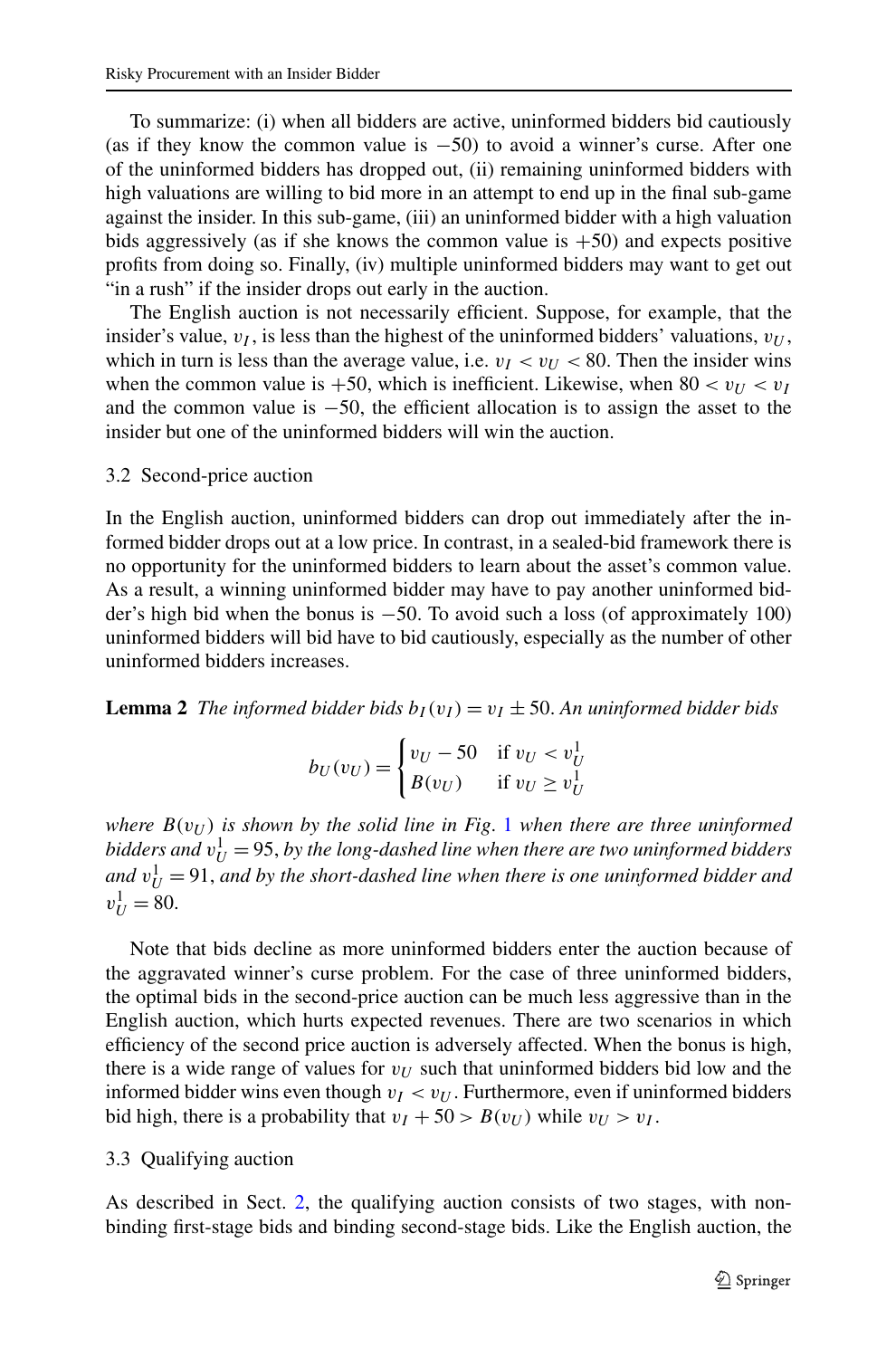<span id="page-7-0"></span>

first stage allows uninformed bidders to receive information about the asset's common value. The following lemma describes a perfect Bayesian equilibrium outcome for the qualifying auction.

**Lemma 3** *The first stage bids are equal to the bidder's* (*unconditional*) *expected valuations of the asset*:

$$
b_I(v_I) = v_I \pm 50
$$
  

$$
b_U(v_U) = v_U
$$

*After being told the losing bid and the losing bidder's identity*, *the remaining uninformed bidders are able to infer the bonus* (−50 *if the losing bidder is informed*, +50 *otherwise*). *In the second stage the optimal bid for all remaining bidders is*

$$
b(v) = v \pm 50
$$

To see that there is no incentive for the informed bidder to deviate, suppose the informed bidder wants to convey bad news about the common value when the bonus equals +50. She can only do so by bidding low, but then she will not be able to participate in the second stage. Likewise, if the bonus is −50 points and the informed bidder bids as if it were  $+50$  points, the uninformed bidders expect the common value to be +50 and outbid the informed bidder in the second stage.

Boone and Goeree ([2009\)](#page-19-0) show that this "revealing" equilibrium implements the revenue-maximizing outcome. It is not fully efficient: when the bonus is low and the informed bidder has the highest private value, the object will be assigned to an uninformed bidder (since the informed bidder will not make it to the second stage).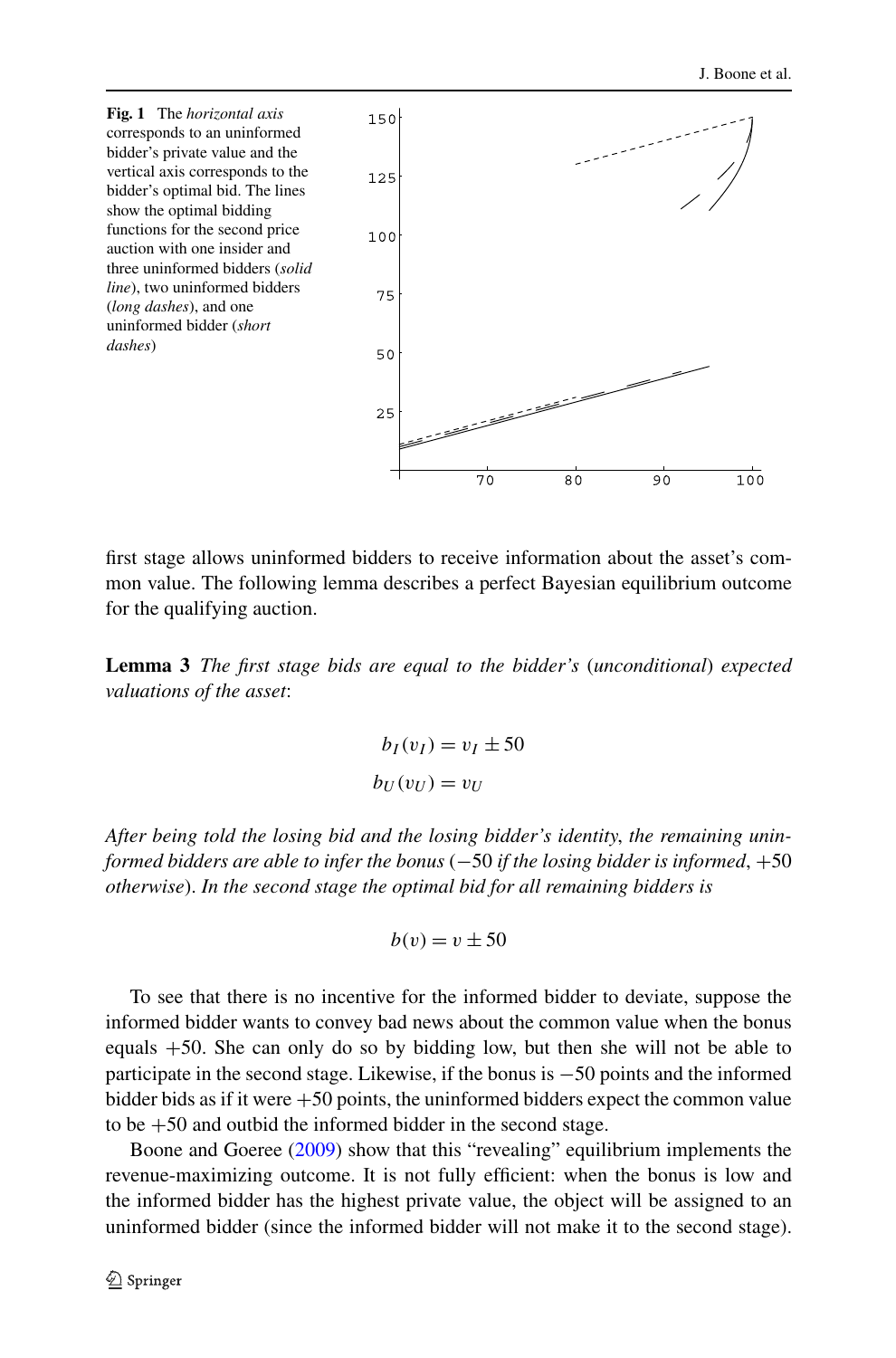<span id="page-8-0"></span>In all other cases, the object is allocated efficiently. The revealing equilibrium is also not unique; the next Lemma describes an uninformative equilibrium.<sup>6</sup>

**Lemma 4** *With the bids constrained to*  $b \le 200$ *, bids in the first stage are* 

$$
b_I(v_I) = 200
$$
  

$$
b_U(v_U) = 200
$$

*With no extra information obtained from the first stage*, *the three remaining bidders in the second stage participate in a sealed-bid second-price auction* (*one bidder is randomly chosen not to participate in the second stage*). *If the informed bidder enters the second stage, she bids*  $b_I(v_I) = v_I \pm 50$  *while the uninformed bidders bid* 

$$
b_U(v_U) = \begin{cases} v_U - 50 & \text{if } v_U < 91 \\ \widetilde{B}(v_U) & \text{if } v_U \ge 91 \end{cases}
$$

*where B(v) is shown in Fig*. [1](#page-7-0) (*long dashes*). *If the informed bidder does not enter the second stage, uninformed bidders bid their private values*  $b_U(v) = v_U$ .

This "babbling" equilibrium arises when bidders do not wish to reveal their valuations to other bidders. For the informed bidder this creates an opportunity to take advantage of the uninformed bidders' lack of information in the second stage. In this sense, the babbling equilibrium may appear the payoff-dominant choice for the informed bidder. However, if only the insider deviates from the revealing equilibrium by bidding the maximum of 200 then this deviation is (of course) not profitable. And the uninformed bidders are not necessarily better off under the babbling equilibrium (even though their chance of entering the second stage may be higher) because of the winner's curse they face in the resulting second-price auction. Put differently, the babbling equilibrium is not payoff dominant for all players and, hence, is not necessarily the "focal" equilibrium.<sup>7</sup>

#### **4 Results: aggregate data**

In this section we report aggregate results such as efficiency (*E*), revenue (*R*), and bidders' earnings  $(\pi)$ . We define the auction's efficiency as:

$$
E = \frac{v_{winner} - v_{low}}{v_{high} - v_{low}} \times 100\%
$$

<sup>6</sup>Other equilibria may exist. We focus on the revealing equilibrium and babbling equilibrium as they seem to describe the data well.

 $<sup>7</sup>$ In addition, payoff dominance is not a robust equilibrium selection criteria, at least for many coordination</sup> games studied in the experimental literature.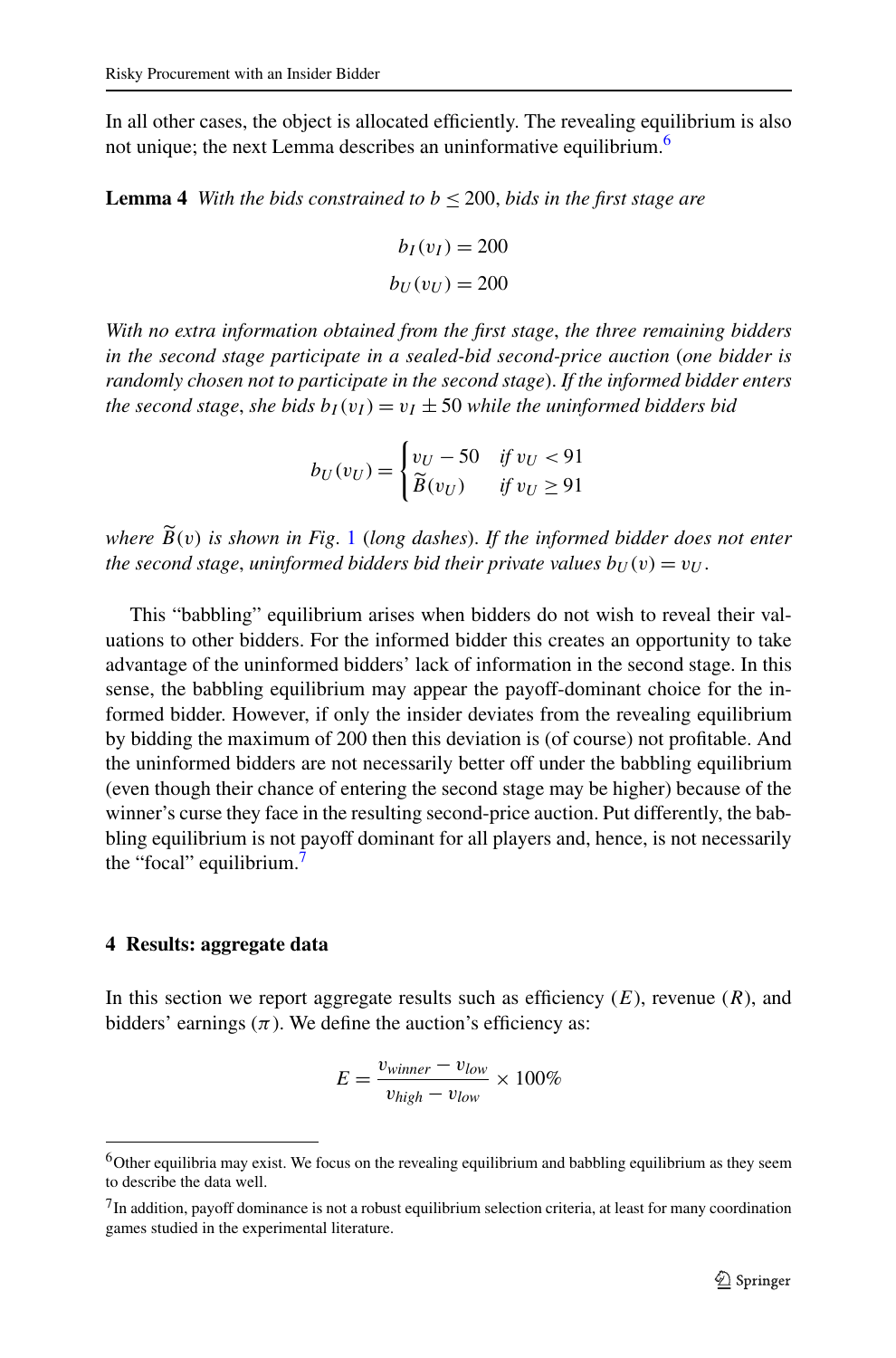where  $v_{winner}$  is the private value of the auction's winner,  $v_{low}$  is the lowest private value within the group, and  $v_{high}$  is the highest private value within the group.<sup>8</sup> Revenue is equal to the winner's payment and the winner's earnings equal her total value minus her payment (losing bidders earn nothing). The theoretical predictions reported below are based on the private values and bonuses that were used in the experiments.

*Revenue:* The top row in Table [2](#page-10-0) shows predicted (left panel) and observed (right panel) revenues for the three auction formats.<sup>9</sup> In theory, the revealing equilibrium of the qualifying auction results in the highest revenue, followed by the English auction, the babbling equilibrium of the qualifying auction, and, finally, the second price auction. This ranking is also reflected by the cumulative distributions of revenues shown in the top panel of Fig. [2](#page-12-0).

The bottom panel of Fig. [2](#page-12-0) shows the observed distributions of revenues in the three formats. The distribution of revenues in the English auction is shifted to the right and dominates the revenue distributions of the other two formats (in the sense of first-degree stochastic dominance). The distribution of revenues in the qualifying auction seemingly dominates that of the second price auction but the differences are not significant. The middle panel of Table [3](#page-11-0) shows revenue differences across formats; the results reinforce the conclusion that the English auction revenue dominates the other formats while the second price and qualifying auctions yield similar revenues:

$$
R_{English} >^{**} R_{2nd\ price} \sim R_{Qualitying}
$$

where  $\succ^*$  indicates significantly higher at the 1% level.<sup>10</sup>

*Efficiency:* In theory, efficiency should be highest in the English auction, followed by the qualifying auction, and then the second price auction. This ranking is also observed in the data, see the middle panel of Table [3.](#page-11-0) Again the differences between the English auction and the other two formats are highly significant, while the second price and qualifying auctions lead to similar efficiency levels:

$$
E_{English} >^{**} E_{2nd \ price} \sim E_{Qualifying}.
$$

The magnitude of the inefficiencies that occur in the second price auction can be inferred from the second row of Table [2](#page-10-0). Efficiency in the second price auction is only 63% compared to 87% in the English auction. This suggests one reason why revenue is lower in the second price auction; the pie to be divided between bidders and the seller is smaller. Another reason, however, is that informed bidders often gain windfall profits in the second price auction.

<sup>8</sup>This measure is invariant under translations or rescalings of the values. Note that if the bidder with the lowest private value is the winner of the auction, efficiency is 0%, and if the bidder with the highest private value is the winner, efficiency is 100%.

<sup>&</sup>lt;sup>9</sup>The numbers reported in the observed columns are based on all 20 periods. We also computed these statistics for the last 10 periods only and found no significant differences.

<sup>&</sup>lt;sup>10</sup>The numbers reported are based on all 20 periods, but all of our conclusions remain the same when we consider only data from the final ten periods.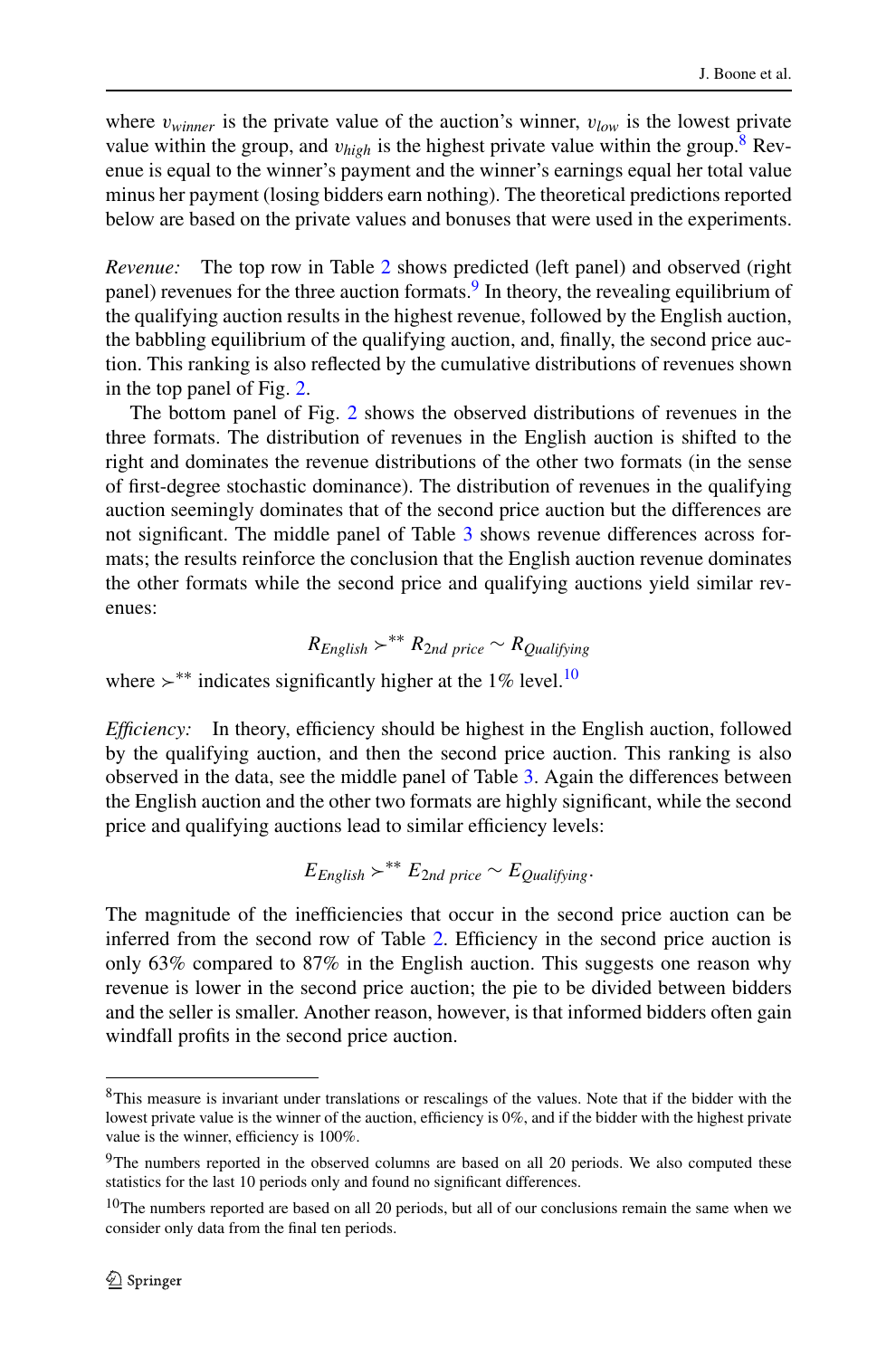<span id="page-10-0"></span>

| Table 2 Aggregate statistics       |              |               |                         |                               |             |               |                |
|------------------------------------|--------------|---------------|-------------------------|-------------------------------|-------------|---------------|----------------|
|                                    | Theory       |               |                         |                               | Observed    |               |                |
|                                    | English      | Second-Price  | Qualifying<br>Revealing | Qualifying<br><b>Babbling</b> | English     | Second-Price  | Qualifying     |
| Revenue                            | 75.37(12.34) | 49.51(8.04)   | 84.29(7.10)             | 59.19(6.55)                   | 79.41(8.77) | 53.79(10.76)  | 58.81(8.82)    |
| Efficiency (%)                     | 98.04(1.70)  | 76.97(5.45)   | 92.96(3.71)             | 80.32(4.08)                   | 87.07(4.83) | 63.45(10.84)  | 68.94(11.50)   |
| Earnings (\$)                      | (4.83(5.92)  | 34.76(8.44)   | 9.36(1.40)              | 11.29(7.33)                   | 8.56(8.83)  | 27.18(7.98)   | 28.76(6.44)    |
| $-$ Uninformed $(S)$               | 8.03(1.57)   | 2.43(3.15)    | 8.79(1.59)              | (2.06(3.53))                  | 4.38(7.67)  | $-1.23(2.67)$ | 8.74(8.94)     |
| $-$ Informed $(S)$                 | 6.80(6.24)   | 32.33(9.80)   | 0.56(0.68)              | 9.23(7.09)                    | 4.19(4.33)  | 28.41(6.90)   | 0.01(11.31)    |
| Bankruptcies (%)                   | 0.0          | $\frac{0}{2}$ |                         |                               | 0.0         | 0.0           | $\overline{0}$ |
| Standard deviations in parentheses |              |               |                         |                               |             |               |                |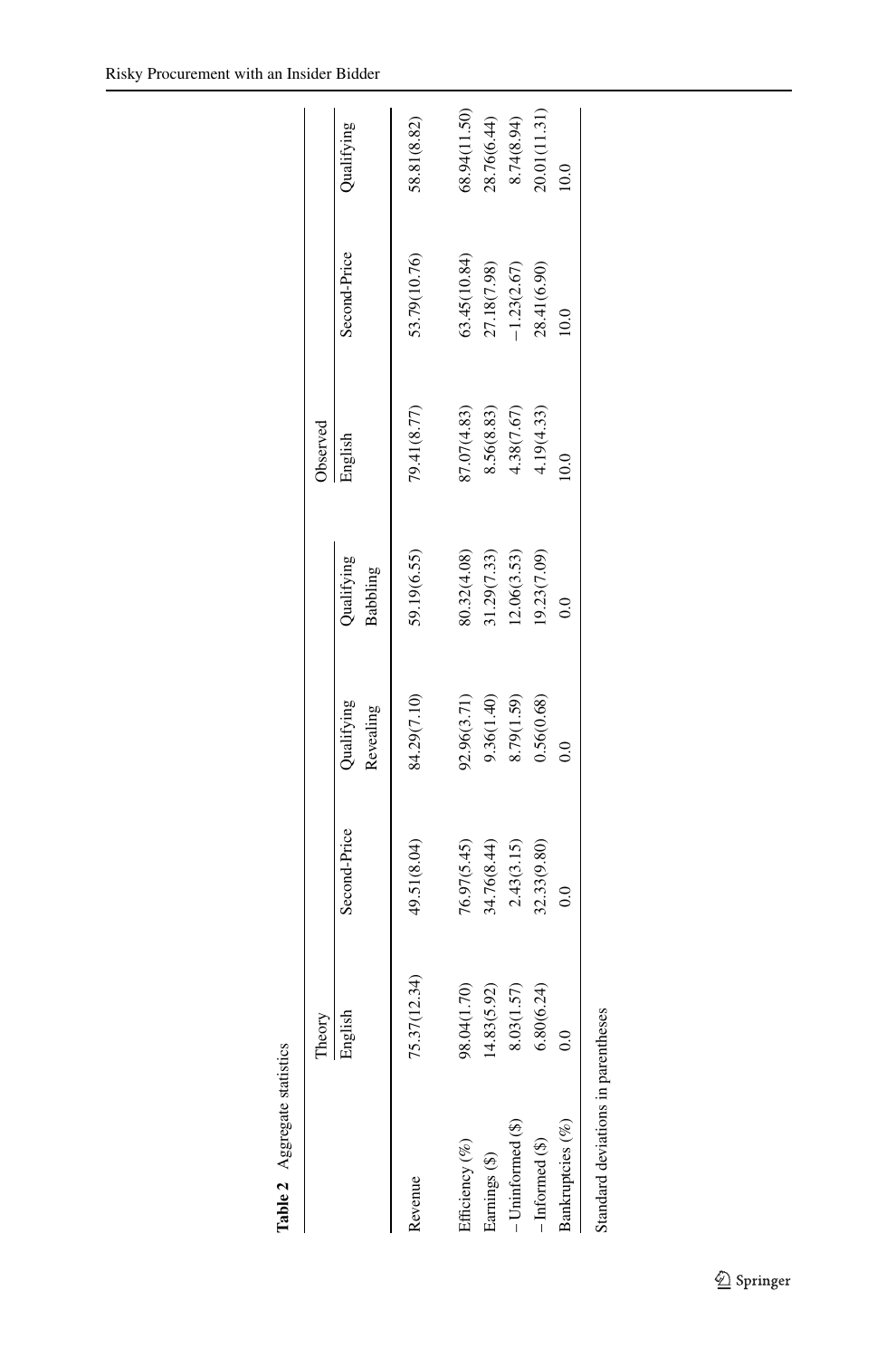<span id="page-11-0"></span>

| Differences across Formats: Theory                                                                          |                                                        | formats: theory (top panel), observed (middle panel), and theory vs. observed (bottom panel) |                                                              |                                                                            |                                                            |
|-------------------------------------------------------------------------------------------------------------|--------------------------------------------------------|----------------------------------------------------------------------------------------------|--------------------------------------------------------------|----------------------------------------------------------------------------|------------------------------------------------------------|
|                                                                                                             |                                                        |                                                                                              |                                                              |                                                                            |                                                            |
|                                                                                                             | Revenue                                                | Efficiency (%)                                                                               | Earnings (\$)                                                | Uninformed (\$)                                                            | Informed (\$)                                              |
| Qualifying (R / B)-Second-Price<br>English—Qualifying (R / B)<br>English-Second-Price                       | $34.78$ ** $19.68$ *<br>$-8.93/16.18***$<br>$25.86***$ | $5.07*17.71**$<br>$16.00**/3.36$<br>$21.07***$                                               | $-25.40^{***}-3.47$<br>$5.47^* - 16.46^{***}$<br>$-19.93***$ | $-0.77l - 4.03$ <sup>*</sup><br>$6.37***$ /9.63 <sup>**</sup><br>$5.60***$ | $-31.77***/-13.10*$<br>$6.24^*/{-12.43}$ **<br>$-25.53***$ |
| Differences across Formats: Observed                                                                        |                                                        |                                                                                              |                                                              |                                                                            |                                                            |
|                                                                                                             | Revenue                                                | Efficiency (%)                                                                               | Earnings (\$)                                                | Uninformed (\$)                                                            | Informed $(\S)$                                            |
| English-Second-Price<br>English-Qualifying                                                                  | $25.62***$<br>$20.60***$                               | $23.63***$<br>$18.13***$                                                                     | $-20.19***$<br>$-18.61***$                                   | $9.98^*$<br>$-4.37$<br>5.61                                                | $-24.22***$<br>$-15.83***$                                 |
| d Theory<br>Differences between Observed an<br>Qualifying-Second-Price                                      | 5.02                                                   | 5.49                                                                                         | 1.58                                                         |                                                                            | $-8.39$                                                    |
|                                                                                                             | Revenue                                                | Efficiency (%)                                                                               | Earnings (\$)                                                | Uninformed (\$)                                                            | Informed $(\$)$                                            |
| indicates p-value of less than 5%<br>Qualifying Revealing<br>Qualifying Babbling<br>Second-Price<br>English | $-25.48$ <sup>***</sup><br>4.28<br>4.04<br>$-0.37$     | $-10.96***$<br>$-24.02***$<br>$-13.52$ <sup>*</sup><br>$-11.38$ <sup>*</sup>                 | $19.40***$<br>$-7.58$<br>$-6.26$<br>$-2.53$                  | $-3.65$<br>$-3.66$<br>$-0.05$<br>$-3.31$                                   | $19.45***$<br>$-3.93$<br>0.78<br>$-2.61$                   |

 $^{**}$  indicates p-value of less than  $1\%$ \*\* indicates p-value of less than  $1\%$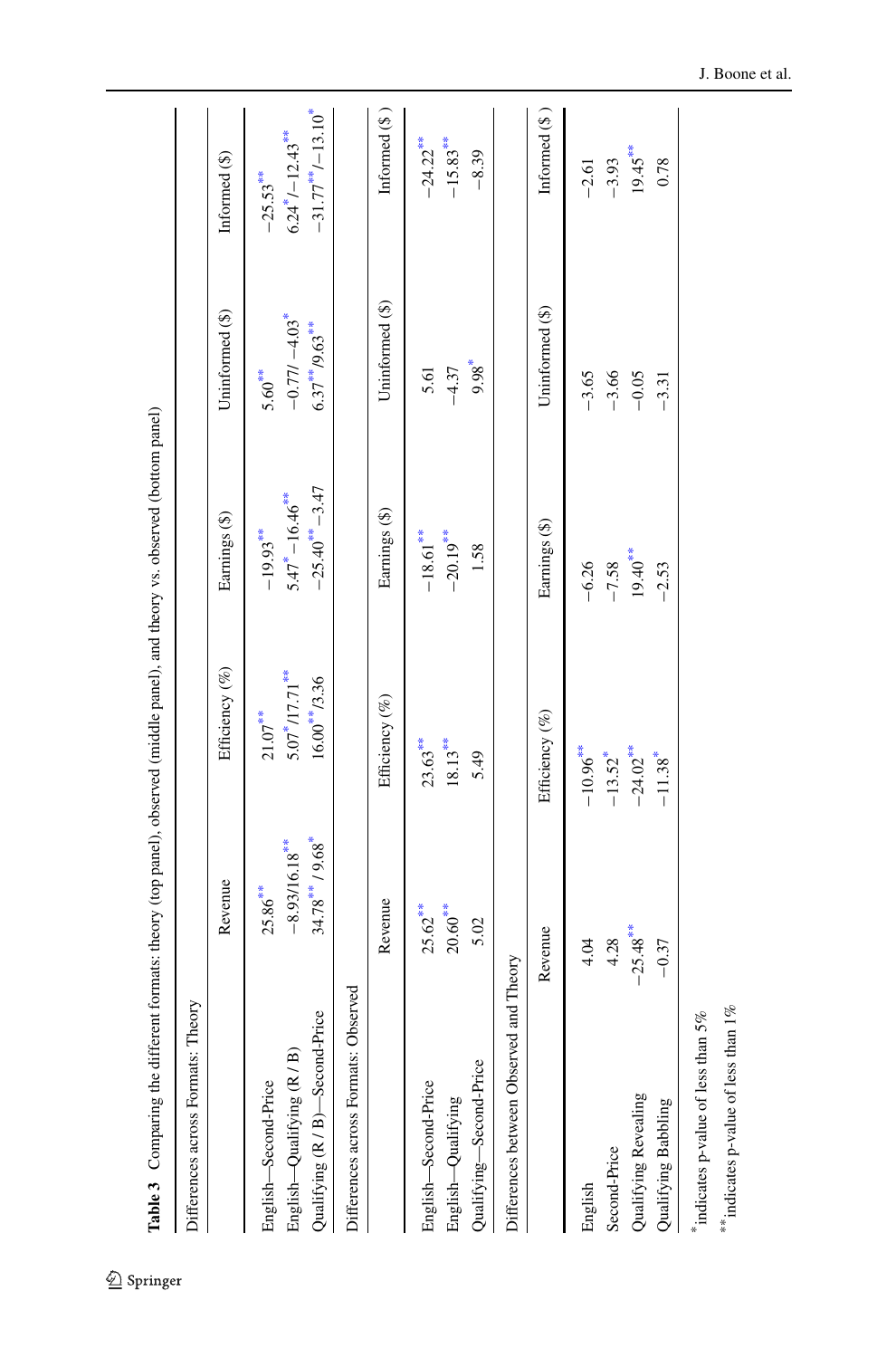<span id="page-12-0"></span>

**Fig. 2** Cumulative distributions of revenues for the different auction formats. The *top panel* shows theoretical predicted revenue distributions and the *bottom panel* shows observed revenue distributions

*Bidders' profits:* The third row in Table [2](#page-10-0) shows bidders' earnings; rows 4 and 5 show how these earnings are split between the informed and uninformed bidders. In the English auction, the informed and uninformed bidders make similar profits that are modest in size. In contrast, in the second price auction, uninformed bidders lose money on average while the informed bidder makes a large profit. In the qualifying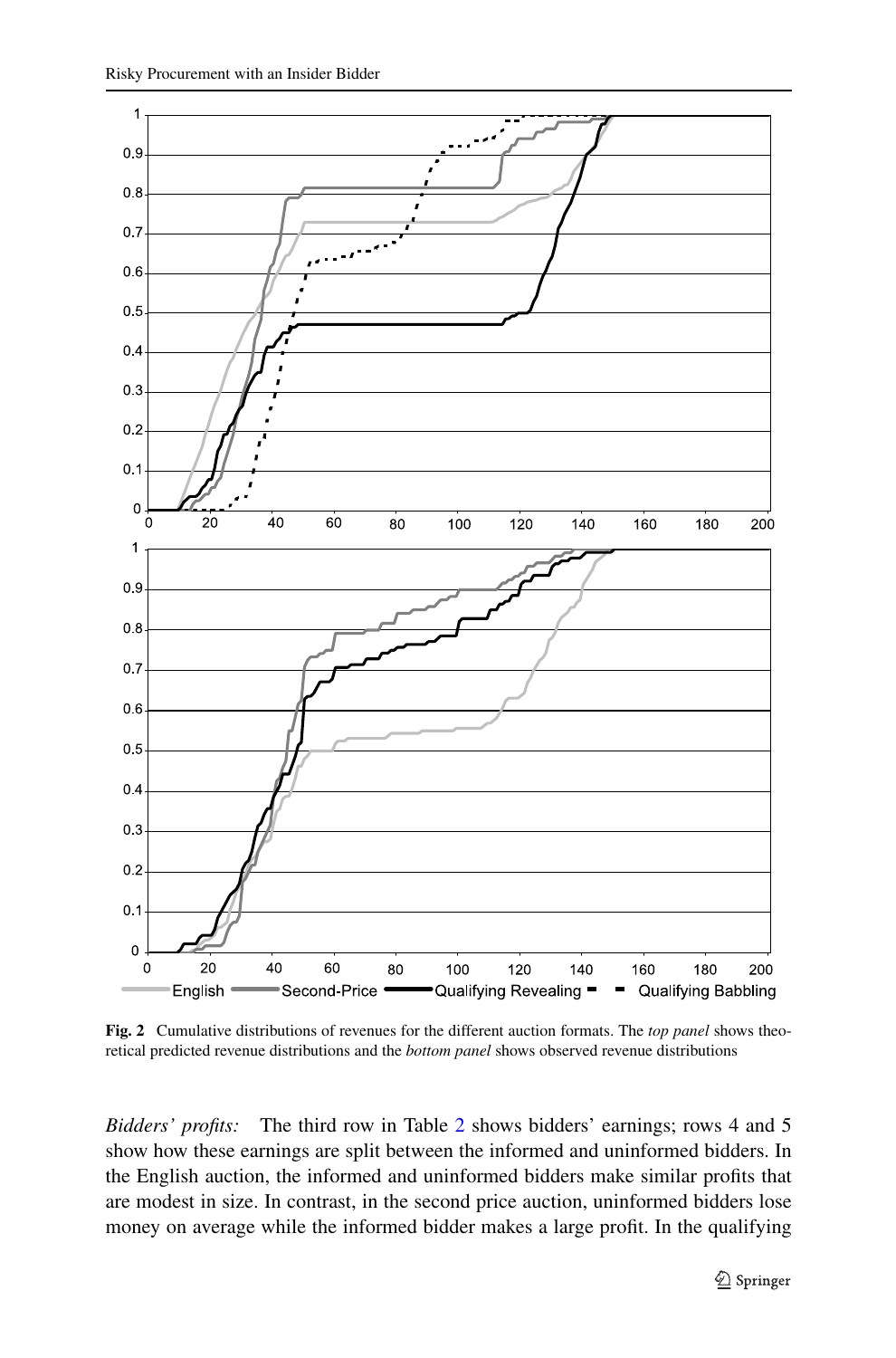<span id="page-13-0"></span>auction, the informed bidder also makes a substantial profit but now the uninformed bidders' earnings are positive. Aggregating the profits for the informed and uninformed bidders shows:

 $\pi_{English} \prec^{**} \pi_{2nd \ price} \sim \pi_{Oualifying}$ 

see the earnings column in the middle panel of Table [3](#page-11-0). The final two columns in that panel demonstrate that the uninformed bidders are significantly better off in the English or qualifying auction compared to the second price auction. In contrast, the informed bidder is significantly worse off in the English auction.

*Summary:* Applying standard criteria to evaluate alternative auction formats, i.e. efficiency, revenue, and non-negative bidder profits, results in a clear winner. The English auction is highly efficient, produces the most revenue, and provides modest profits for the informed and uninformed bidders. In contrast, the second price auction results in low efficiencies and revenues and uninformed bidders lose money on average. Finally, the qualifying auction performs slightly better than the second price auction but not nearly as well as the English auction.

The bottom panel of Table [3](#page-11-0) compares observed behavior with theoretical predictions. Note that actual efficiency levels are significantly lower than predicted in all three formats. The other measures, however, nicely conform to theoretical predictions, where for the qualifying auction it is the babbling equilibrium that has the most drawing power.

## **5 Results: individual data**

We study individual bidding behavior by computing empirical bidding functions that result from taking moving averages of observed bids for each value category. In particular, for uninformed bidders we take the average bid for each private value category and for the informed bidders we take the average bid for each total value category (private value plus bonus). Then we average 5 categories to form moving averages. The results are displayed in Fig. [3](#page-14-0).

The top panel of Fig. [3](#page-14-0) shows the empirical bidding functions for the English auction. For the informed bidders (with total values in the ranges 10–50 and 110– 150) we separated out the 8 bids on the left where they "trick" the uninformed bidders into believing the bonus is high and the 11 bids on the right where they drop out early leaving windfall profits for the uninformed bidders. Bids for the remaining 141 auctions are all very close to (total) value: the empirical bidding functions more or less coincide with the relevant 45-degree lines. For the uninformed bidders (range 60–100) we split the observed bids in low bids (*<* 80) and high bids (*>* 80). The resulting moving average lines coincide with bidding your value plus or minus 50, see the middle part of the top panel. In other words, uninformed bidders in the experiment bid their private values plus or minus 50 and do so independent of their private values (unlike the predictions of Lemma [1\)](#page-5-0). $^{11}$ 

 $11$  Although the fraction of low (high) bids is higher when the private value is less (more) than average.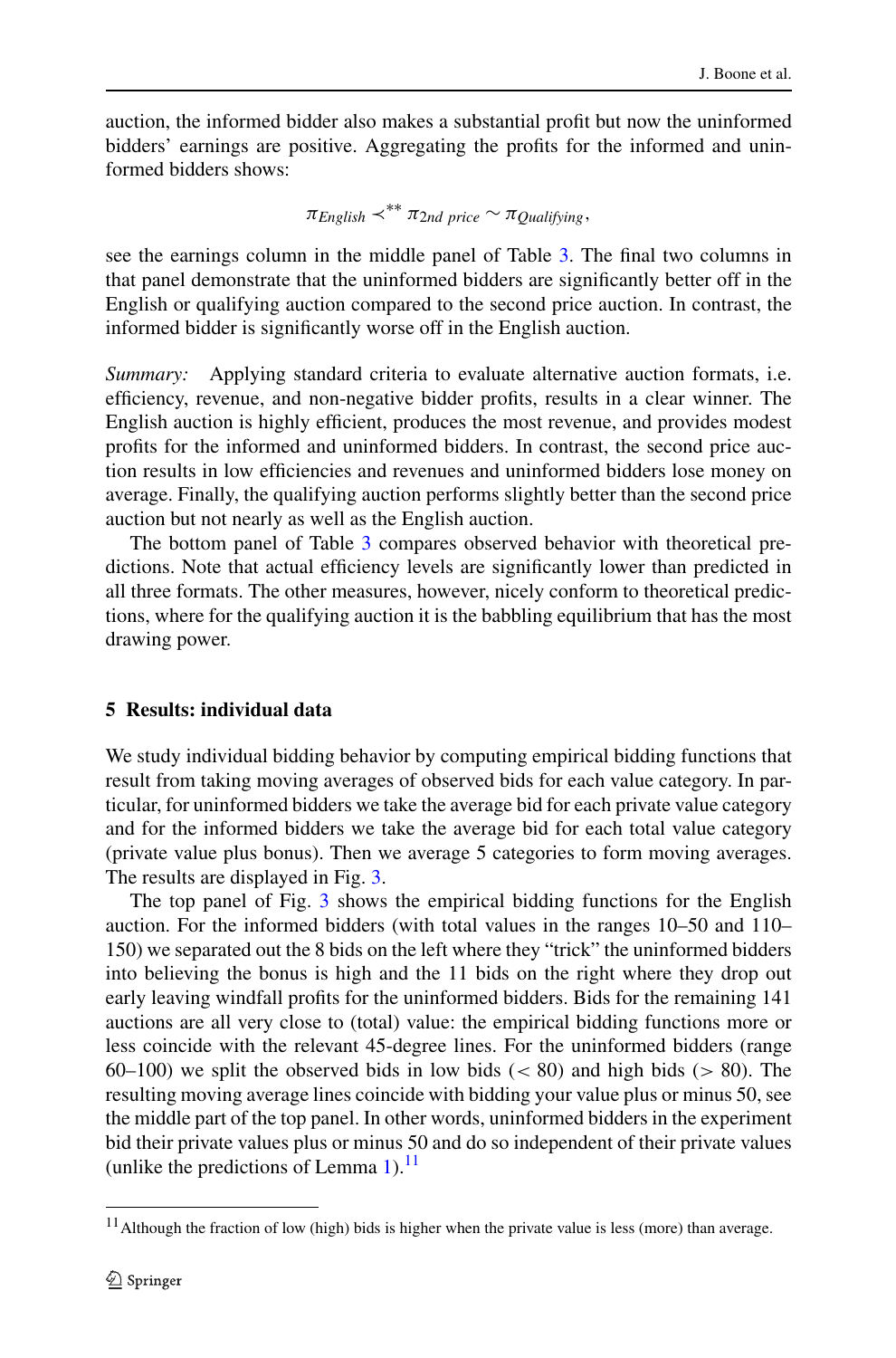<span id="page-14-0"></span>

Fig. 3 Moving averages of observed bids as a function of private values (60–100) for uninformed bidders and of total values (10–50 or 110–150) for the informed bidder. The *top*, *middle*, and *bottom panels* pertain to the English, second price, and qualifying auctions respectively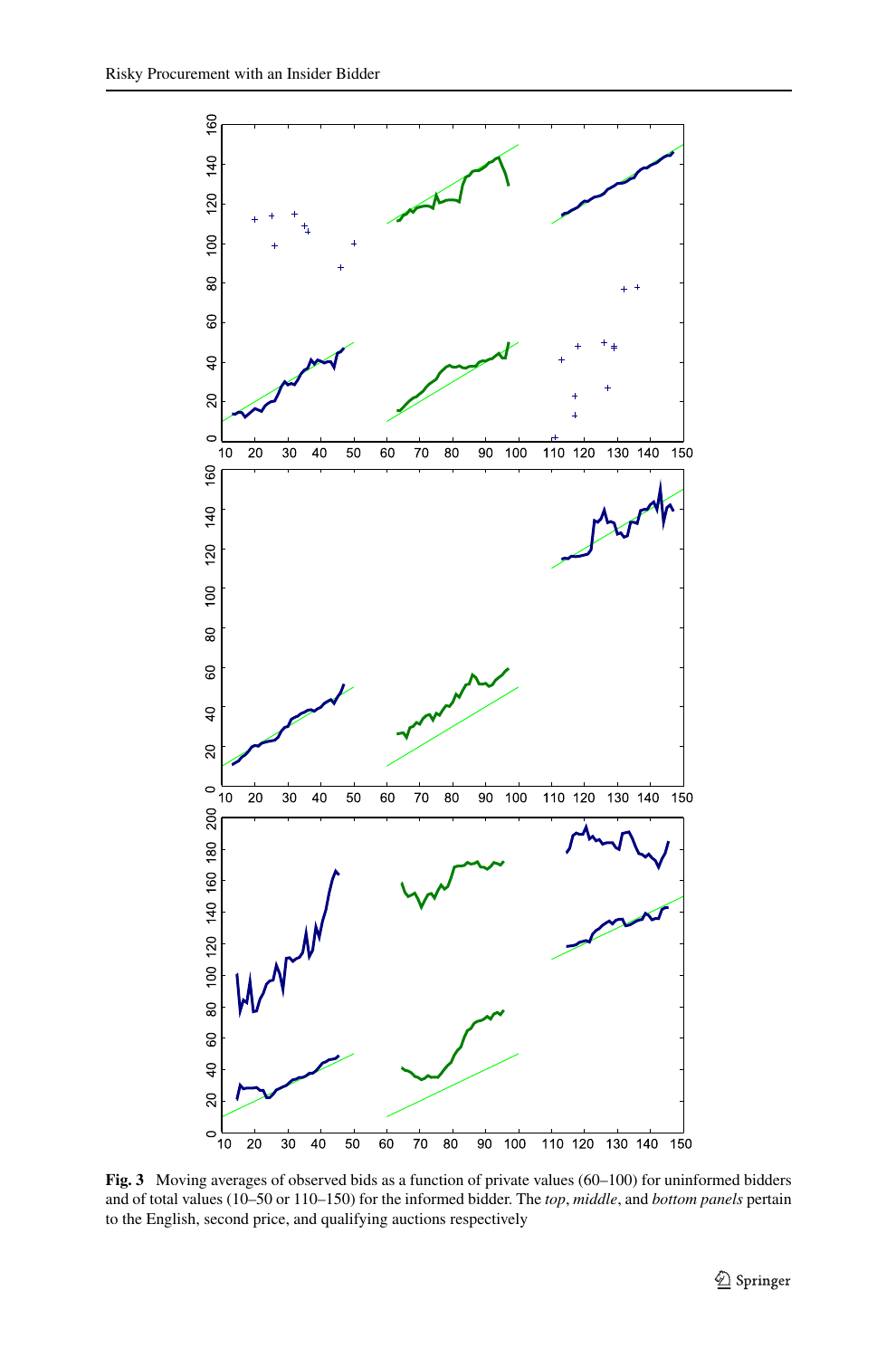<span id="page-15-0"></span>The middle panel of Fig. [3](#page-14-0) shows empirical bidding functions in the second price auction. Behavior of the informed bidders again nicely conforms with bidding ones total value.<sup>12</sup> For the uninformed bidders we did not split the bids into low and high bids, because this resulted in no discernable pattern (unlike in the English auction). The empirical bidding function for the uninformed bidders is parallel to bidding ones value minus 50, but exceeds this line by 10 or so points. This is the reason that uninformed bidders' profits are negative: the inflated bids reduce the informed bidder's profit when the informed bidder wins (which typically occurs when the bonus is high, i.e. with probability 0.5) and lowers the uninformed bidders' profits otherwise (Table [2](#page-10-0)).

Finally, the bottom panel of Fig. [3](#page-14-0) shows the empirical bids for the two stages of the qualifying auction. The three top lines depict the moving averages of the firststage bids. Obviously, uninformed bidders and informed bidders who received good news are selecting the babbling equilibrium by putting in first-stage bids that exceed the highest possible total value. The first-stage informed bids are somewhat lower when the bonus is low, which helps uninformed bidders avoid the winner's curse to some degree. Second stage informed bids again nicely conform to bidding ones total value and second stage uninformed bids parallel but exceed bidding ones value minus 50. Indeed, the second stage bids of the bottom panel are very similar to the bids in the middle panel. Hence, the improved performance of the qualifying auction vis-àvis the second price auction is not due to different bidding behavior (as predicted by the revealing equilibrium of Lemma [3](#page-7-0)) but rather to the (almost) random exclusion of one of the bidders (as predicted by the babbling equilibrium of Lemma [4\)](#page-8-0).<sup>13</sup>

In other words, subjects seem to bid according to the babbling equilibrium of Lemma [4](#page-8-0). This conclusion is corroborated when considering the probabilities with which the informed bidder enters the second stage. Recall from Lemma [4](#page-8-0) that in the babbling equilibrium, all bidders put in the maximum first-stage bid (of 200) and the insider bidder's chance of entering the second stage is only 75%. In the experiment, the observed frequency with which the insider enters the second stage is 77% when the bonus is high and 50% when it is low.

#### **6 Conclusion**

Procurement and privatization auctions can be complex and risky. Consider, for instance, the case where a state-owned firm is put up for bid. Interested parties may differ in terms of their abilities to exploit the firm's resources, which translates into

 $12$ This is a remarkable feature of our data. There have been numerous private-value second price auction experiments showing substantial overbidding relative to bidders' values, e.g. Kagel ([1995\)](#page-19-0). Likewise, there have been numerous experiments demonstrating the robustness of the winner's curse in common value auctions, e.g. Kagel and Levin [\(2002](#page-19-0)). Even though our setup with private and common values is more complicated than that of previous studies, observed bids are organized around the relevant 45-degree lines in all three panels of Fig. [3](#page-14-0).

 $13$ This is akin to Bulow and Klemperer's ([2002](#page-19-0)) finding that in a pure common-value auction, reducing the number of bidders may increase revenue because it alleviates the winner's curse problem.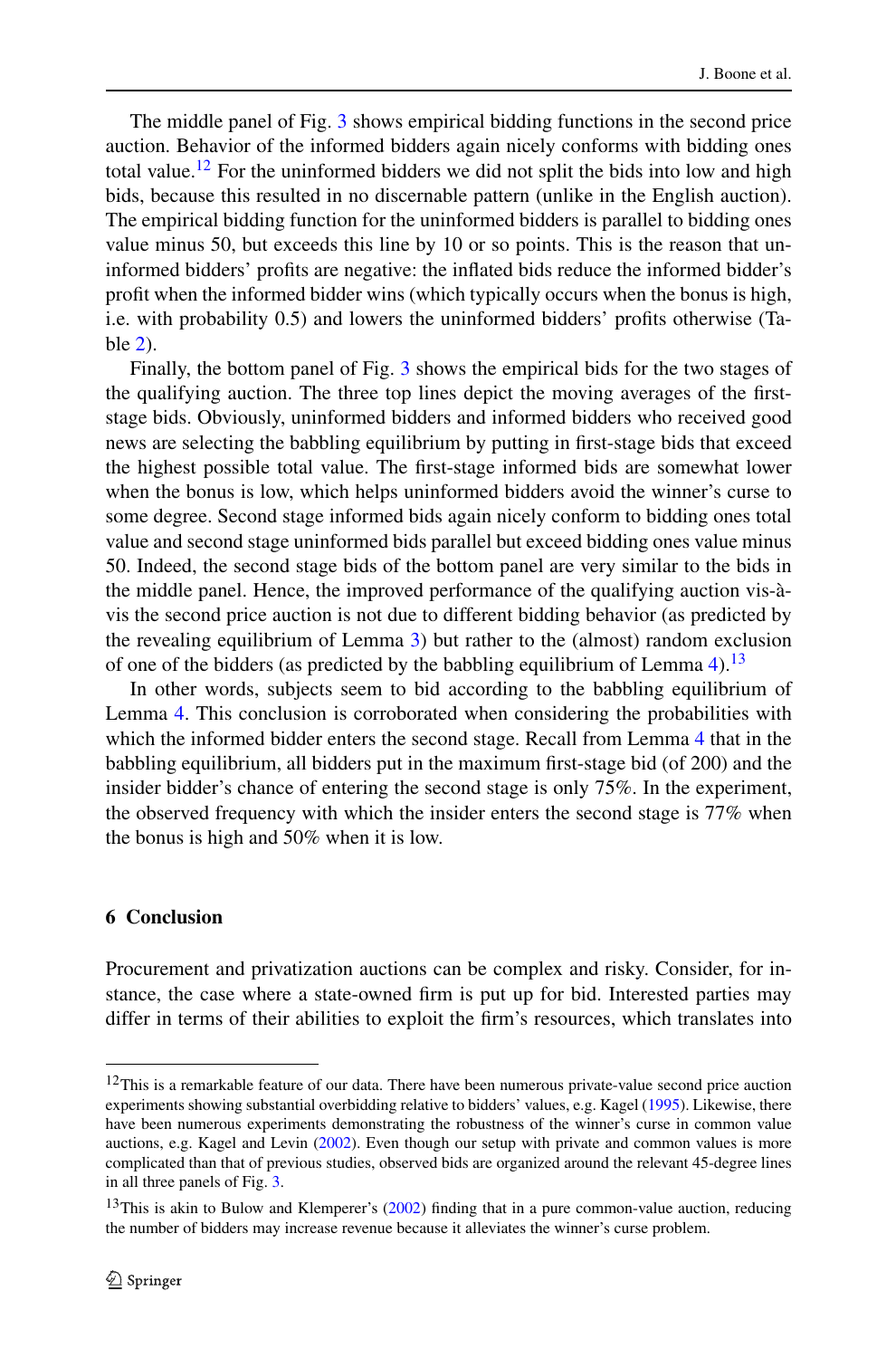different private values. In addition, the firm's profitability may depend on the industry's general outlook, which applies to all bidders. Hence, bidders' values contain both private and common value elements. To complicate matters, bidders often differ in terms of the quality of the information they possess, which aggravates adverse selection effects inherent to auctions where common values play a role.

In this paper, we experimentally study bidding behavior in such complex and risky settings. In the experiment, bidders' values for the object for sale consist of both a private value part plus a common value bonus. The bonus is relatively large compared to private value differences to stress the common value risk. Furthermore, a single insider bidder is told the common value bonus to stress informational asymmetries. Laboratory experiments provide an ideal tool to measure the efficacy of alternative auction formats in this environment.

We compare three formats: the ascending English auction, the sealed-bid secondprice auction, and the qualifying auction, a two-stage format advocated by the World Bank to privatize firms (see Welch and Frémont [1998\)](#page-19-0). In the first stage of the qualifying auction, bidders place *non-binding* bids to determine who qualifies for the second stage, which consists of a standard second-price auction. Boone and Goeree [\(2009](#page-19-0)) show theoretically that the qualifying auction has a fully "revealing" equilibrium that implements the revenue-maximizing outcome. In addition, it has an uninformative or "babbling" equilibrium where bidders place arbitrarily high bids in the first stage. Laboratory experiments allow for a careful evaluation of the resulting equilibrium selection problem.

Comparing the English auction with a sealed bid second price auction shows a dramatic difference in performance: the English auction is roughly 40% more efficient, generates almost 50% more revenue, reduces the informed bidder's windfall profits by a factor of seven, and protects uninformed bidders from making losses. Furthermore, our experimental results indicate that the babbling equilibrium has more drawing power in the qualifying auction. As a result, this format performs only slightly better than the second-price auction and much worse than the English auction.

Our results are important for improved auction design when valuations are complex and information asymmetries exist. The negative effects of using a sealed bid format are illustrated by the procurement of large infrastructure projects in the Netherlands in the eighties and nineties. Uninformed bidders complained they would almost surely fall prey to a winner's curse had they not pooled their information before the auction. Of course, the resulting Dutch construction cartel that organized this type of information sharing also facilitated price collusion, which ultimately led to a parliamentary inquiry. Our results suggest that an ascending format, where information is revealed during the bidding process, might have led to a more healthy construction industry.

**Acknowledgements** We should like to thank Fabio Michelucci for useful discussions. We gratefully acknowledge financial support from the National Science Foundation (SES 0551014), the Gordon and Betty Moore Foundation, and the Dutch National Science Foundation (VICI 453.03.606).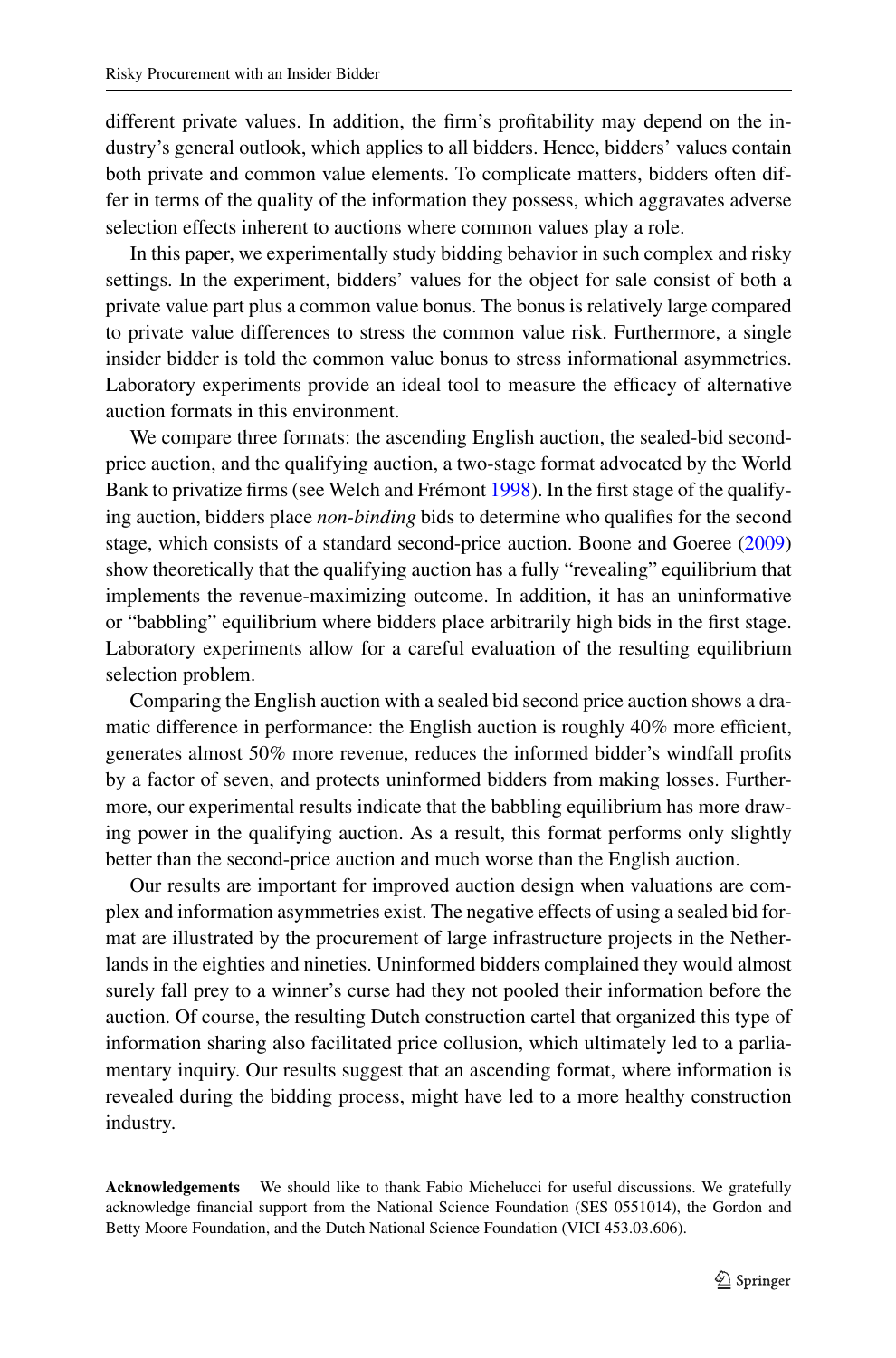## <span id="page-17-0"></span>**Appendix: Proof of Lemma [1](#page-5-0)**

The insider bids up to her known value in the English auction. Once the insider drops out, all active uninformed bidders can perfectly infer the common value and, hence, their total values. If the price at which the insider dropped out exceeds the total value of an uninformed bidder then this bidder will drop out immediately, otherwise she will bid up to her total value. This establishes (iv). To prove (iii), suppose two uninformed bidders have dropped out: the first drop-out level is denoted  $p_U^1$  and the second drop-out level is  $p_U^2 \geq p_U^{1.14}$  The remaining uninformed bidder's expected payoffs depend on  $p_U^2$ . If  $p_U^2 < v_U - 50$  then

$$
\pi(v_U|p_U^2) = \frac{1}{40} \max \left\{ \frac{1}{2} \int_{p_U^2 + 50}^{v_U} (v_U - y) dy, \frac{1}{2} \int_{p_U^2 + 50}^{100} (v_U - y) dy + \frac{1}{2} \int_{60}^{v_U} (v_U - y) dy \right\}
$$

The first term of the max function corresponds to the case where the remaining uninformed bidder bids low, i.e. up to her value minus 50 (in which case she wins only if the insider has bad news), and the second term corresponds to the case where the uninformed bidder bids high, i.e. up to her value plus 50. The multiplying factor 1*/*40 results from the fact that values are uniform on [60, 100]. Likewise, if  $p_U^2 > v_U - 50$ then

$$
\pi(v_U|p_U^2) = \frac{1}{40} \max \left\{0, \frac{1}{2} \int_{p_U + 50}^{100} (v_U - y) dy + \frac{1}{2} \int_{60}^{v_U} (v_U - y) dy\right\}
$$

where the first term of the max function occurs when the uninformed bidder drops out right away and the second term occurs when she bids high. Summarizing:

$$
\pi(v_U|p_U^2) = \begin{cases}\n\max\{0, \frac{1}{160}(v_U - p_U^2 - 50)^2 + \frac{1}{2}(v_U - 80)\} & \text{if } v_U \le p_U^2 + 50 \\
\frac{1}{160}(v_U - p_U^2 - 50)^2 + \frac{1}{2}\max\{0, v_U - 80\} & \text{if } v_U > p_U^2 + 50\n\end{cases}
$$
(A.1)

Note that the second argument of the max function in the top line of  $(A.1)$  is increasing in  $v_U$  and maximized at  $v_U = p_U^2 + 50$  with resulting value  $p_U^2 - 30$ . Hence, when  $p_U^2 \le 30$ , uninformed bidders with values  $v_U \le p_U^2 + 50$  drop out right away, those with values  $p_U^2 + 50 < v_U < 80$  bid up to  $v_U - 50$ , and those with values  $v_U \ge 80$ bid up to  $v_U$  + 50. Hence,  $v_U^3$  = 80 when  $p_U^2 \le 30$ . When  $30 \le p_U^2 \le 50$ , the second argument of the max function in the top line of  $(A.1)$  is positive iff the uninformed bidder's value exceeds

$$
p_U^2 + 10 + \sqrt{80(50 - p_U^2)}.
$$
 (A.2)

Uninformed bidders with values less than  $(A.2)$  drop out right away (note that  $(A.2)$ ) is less than  $p_U^2 + 50$  when  $p_U^2 \ge 30$ ) and those with values greater than (A.2) bid

<sup>&</sup>lt;sup>14</sup>Note that, in equilibrium, no bidder drops out below a price of 10 since bidders' total values are at least 10.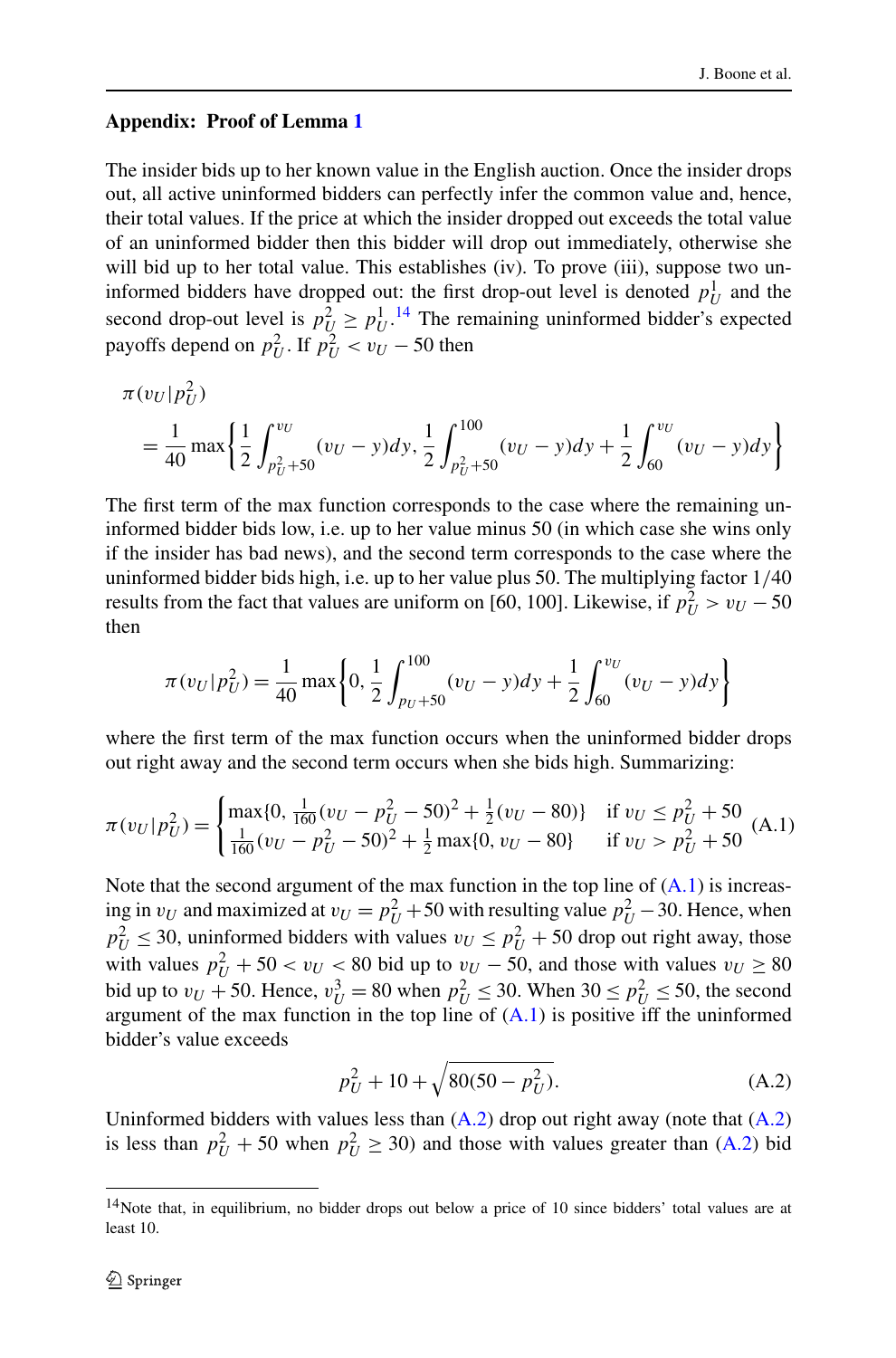<span id="page-18-0"></span>up to  $v_U + 50$ . Hence,  $v_U^3$  is given by ([A.2](#page-17-0)) when  $30 \le p_U^2 \le 50$ . Finally,  $p_U^2 \ge 50$ implies that two uninformed bidders and the insider are still active, so, in equilibrium, the insider must have received good news. Now  $v_U^3 = 60$ . This establishes (iii).

To prove (ii), suppose the equilibrium drop-out level for an uninformed bidder with value  $v_U$  is  $b_U(v_U)$ , which (obviously) is no less than  $v_U - 50$ . To derive  $b_U(v_U)$ consider the costs and benefits that arise when the bidder deviates by staying in a little longer (i.e. as if her type is  $v_U + \epsilon$ ), which have to cancel in equilibrium. The benefit of this deviation is that the other uninformed bidder may drop out in between, in which case the uninformed bidder faces only the insider and she receives payoffs  $\pi(v_U|b_U(v_U))$ . The downside is that the insider may drop out in between, after which the uninformed bidder wants to drop out but, with chance  $(b_{U}(v_{U}) - v_{U} + 50)/40$ , so does the other uninformed bidder.

For uninformed bidders with values  $v_U < 80$  the continuation profits are 0 beyond a price level of  $v_U$  −50, since they drop out immediately at that level even if the other uninformed drops out and they only compete against the insider. So uninformed bidders with values  $v_U \le 80$  bid low:  $b_U(v_U) = v_U - 50$ . Furthermore, if  $p_U^1 > 30$  then we have the boundary condition  $b_U(p_U^1 + 50) = p_U^1$ , i.e. an uninformed bidder with the same value as the first uninformed bidder to drop out, wants to drop out immediately after.<sup>15</sup> So when  $p_U^1 > 30$ , uninformed bidders with values  $80 \le v_U \le p_U^1 + 50$ also bid low. The two cases can be combined by defining  $v_U^1 = \max(80, p_U^1 + 50)$ so that  $b_U(v_U) = v_U - 50$  for  $v_U \le v_U^1$ . For  $v_U > v_U^1$  the bidding function  $b_U(v_U)$ satisfies the first-order condition is:

$$
-\frac{1}{2} \cdot \frac{1}{2} \cdot \frac{1}{40} b'_U(v_U)(b_U(v_U) - v_U + 50)^2 + \frac{1}{160}(v_U - b_U(v_U) - 50)^2
$$
  
+ 
$$
\frac{1}{2}(v_U - 80) = 0.
$$
 (A.3)

The first term of  $(A.3)$  corresponds to the case where the insider dropped out (in which case the insider must have had bad news, which occurs with probability  $\frac{1}{2}$ ) and the other bidder wants to drop out as well (with probability  $(b_U(v_U) - v_U + 50)/40$ ) and with probability  $\frac{1}{2}$  the uninformed bidder is selected to win the auction (at a loss  $v_U$  −50 −  $b_U$ ( $v_U$ )). The second and third term correspond to the continuation payoff  $\pi(v_U|b_U(v_U))$  in [\(A.1\)](#page-17-0) for the case  $b_U(v_U) \ge v_U - 50$ .

The solution to  $(A.3)$  is given by

$$
b_U(v_U) = v_U - 50 + \sqrt[3]{120((v_U - 80)^2 - (v_U^1 - 80)^2)}
$$

for  $v_U^1 \le v_U \le v_U^2 = 60 + \sqrt[3]{120(v_U^1 - 80)^2 + 16000}$ . At  $v_U^2$  the optimal bid  $b_U(v_U^2) = 50$  and the uninformed bidders know for sure they are no longer competing against an insider with bad news. Hence, for  $v_U > v_U^2$  they will bid high, i.e.  $b_U(v_U^2) = v_U + 50$ . This establishes (ii).

<sup>&</sup>lt;sup>15</sup>Suppose not, and this bidder would stay in at least  $\Delta$  longer, then so would uninformed bidders with higher types. Hence, as the price rises from  $p_U^1$  to  $p_U^1 + \Delta$ , no uninformed bidder would drop out but the insider might, which would result in an expected loss.